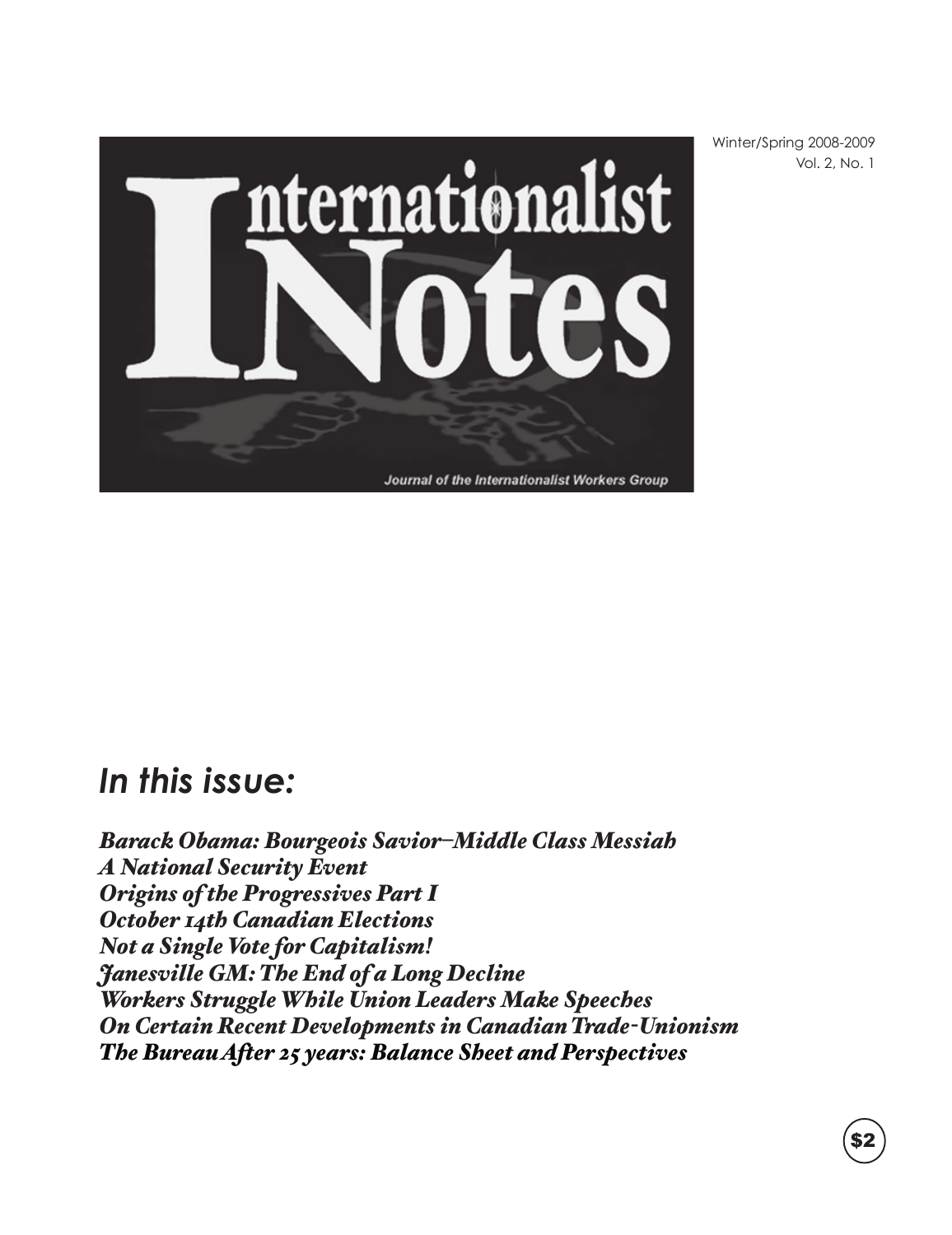

*Internationalist Notes Volume 2, Number 1, Winter/Spring 2008-2009 Editor. A. Smeaton*

*ISSN:1943-8680 E-ISSN:1943-8699*

*Frequency of Publication: Trimestral/Quarterly Subscriptions: \$18.00USD; International \$24.00USD; Supporters subscriptions \$30.00. We also offer subscriptions to the Communist Workers Organization's Journal, Revolutionary Perspectives for an additional \$25.00USD. Write all checks payable to: IWG Publications.*

*Address all subscription requests and correspondence to: Internationalist Notes, P. O. Box 14173, Madison, WI 53708-0173, USA Reproducible free of charge*

 *Internationalist Notes is the Journal of the Internationalist Workers Group/Groupe Internationaliste Ouvrier, an organization of Internationalist Communists in the USA and Canada that is affiliated in its activity with the International Bureau for the Revolutionary Party.* 

#### *What's in our name?*

 We are internationalist in that we support and call for a world revolution. We are workers. We are a group. Our political tendency comes from those groups on the left of the Communist International that were expelled forming the first opposition in struggle against the counterrevolution today embodied in Stalinism or "Marxism-Leninism".

 Internationalist Notes was originally taken as a name from an IBRP publication in Farsi. The International Bureau for the Revolutionary Party grew out of a series of conferences that began in the late seventies, called the International Conferences of the Communist Left. The conferences initiated by Partito Comunista Internazionalista (Battaglia Comunista), known by their paper Battaglia Comunista and their journal Prometeo. The International Bureau hearkens back to the original International Bureau of Fractions of the Communist Left, which was based in Brussels and whose theoretical journal was Prometeo. The term International Bureau for the Revolutionary Party is a way of indicating that we are not a "fraction" of a communist movement that ceased to exist when the centrists around Stalin killed the last remnants of it off. Our preamble and positions can be found in the back of each issue.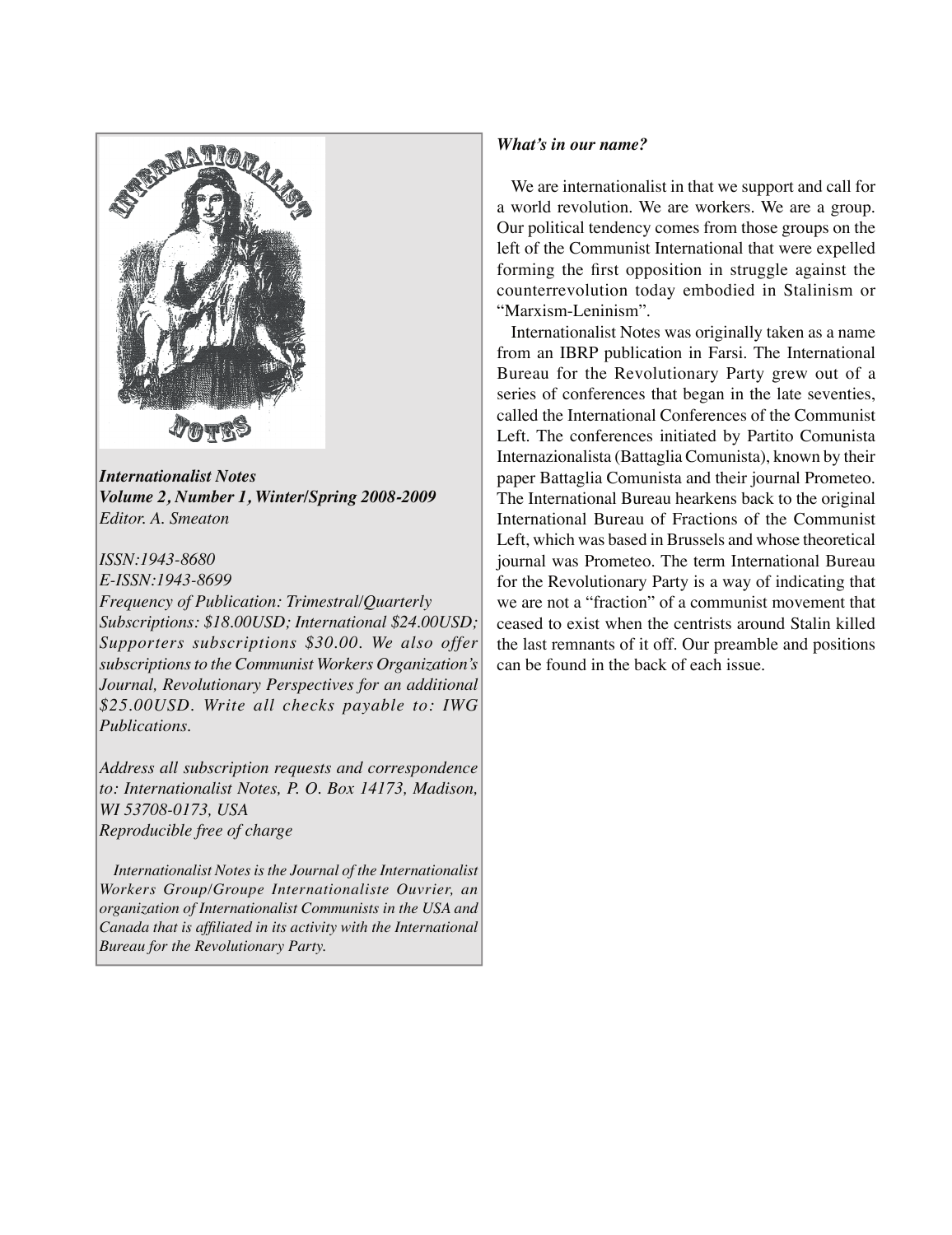### *Acknowledgements, Apologia, Errata…*

 Internationalist Notes is undergoing some changes in style and content. Currently we are aiming to improve quality and broaden the publication's exposure and distribution with a higher degree of professionalism. An online journal formatted website for Internationalist Notes is also being planned. There has been a good deal of financial strain on the publication but the publication will continue. To alleviate this problem we have had to raise our subscription rates and "street sale" prices. We apologize for our infrequency of publication and appeal for our readers support.

# **Contents**

| Barack Obama: Bourgeois Savior-<br><b>Middle Class Messiah</b>              | 2  |
|-----------------------------------------------------------------------------|----|
| A National Security Event                                                   | 5  |
| Origins of the Progressives Part I                                          | 8  |
| <b>October 14th Canadian Elections</b><br>Not a Single Vote for Capitalism! | 12 |
| Janesville GM: The End of a Long<br><b>Decline</b>                          | 16 |
| <b>Workers Struggle While Union</b><br><b>Leaders Make Speeches</b>         | 18 |
| On Certain Recent Developments in<br>Canadian Trade-Unionism                | 21 |
| The Bureau After 25 years: Balance<br><b>Sheet and Perspectives</b>         | 25 |
| <b>IWG Platform</b>                                                         | 31 |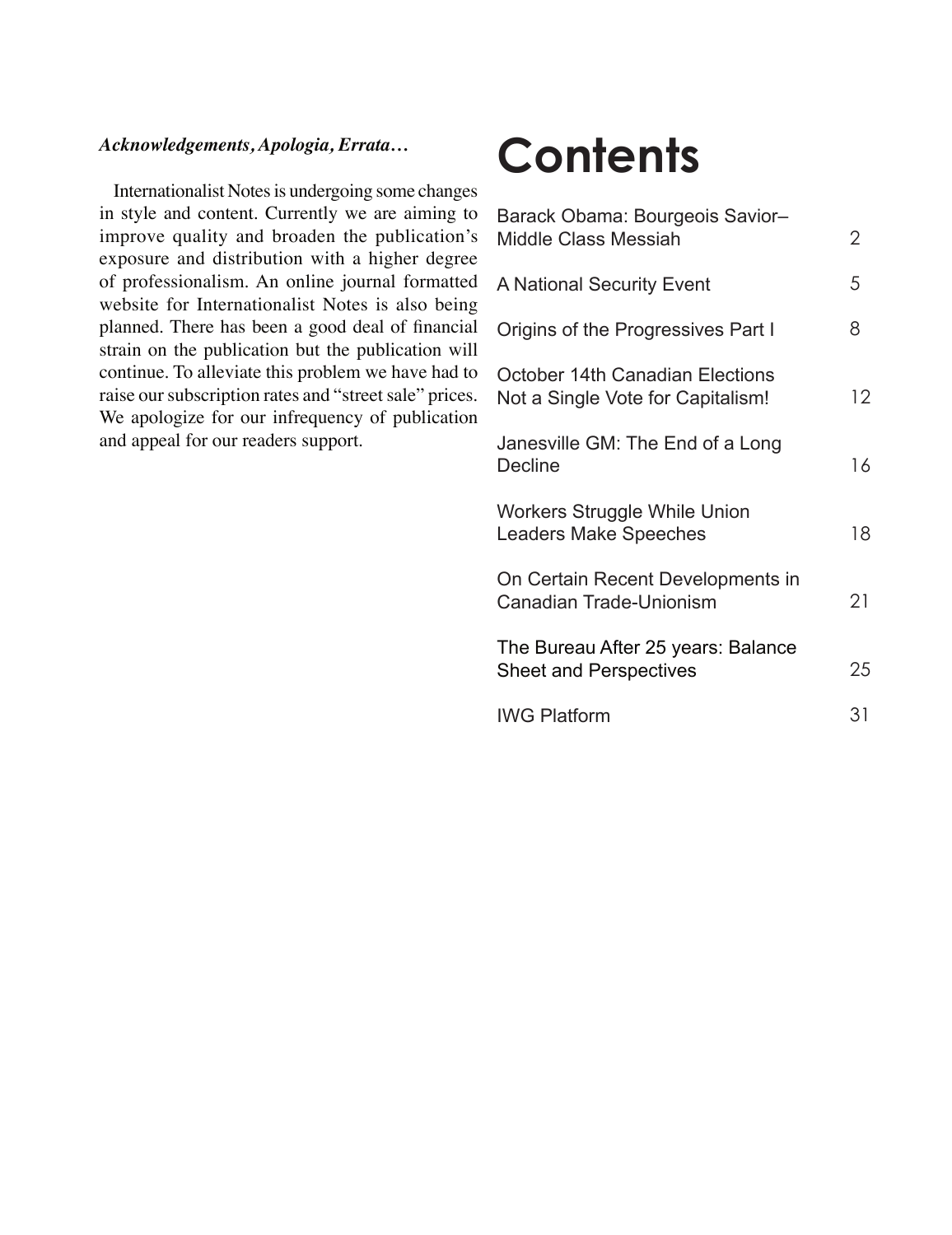## *Barack Obama: Bourgeois Savior, Middle Class Messiah*

*This issue comes out very late and we apologize to our readers. There will be no Summer issue and we are commencing numbering with this current Fall issue.*

 The election of Barack Obama to the presidency of the United States has come for many as a welcome change from the politics of the last eight years. Many would have people believe that this Democrat will be fundamentally different from a Republican. Many liberal left elements, the editors of such publications as the Nation or the Progressive Magazine (and even Naomi Klein) present Obama as a president who can be "pressured" to carry out a classic liberal reform program. For many young people this election represented their first break with the Republican politics they were raised with. For workers Obama represents a better deal, or the best alternative that can be hoped for in the realm of what is possible in American political life. The perceptions of this candidate as representing real change were the carefully cultivated product of the media and the capitalist class that exploit the expectant optimism of masses of citizens from every social class in US society. This deluded thinking willfully looks away and refuses to see or even acknowledge the nature of this candidate who appears as a liberal democratic capitalist only in the wishful thinking of those who are ideologically indentured to the Democratic Party. The middle layers of society want a great man to follow so that they can go back

to sleep and not worry about being squeezed into the growing ranks of the impoverished proletariat.

### *The Grooming of a Contender*

 What does this victory really represent to workers? It represents a new face on the same old policies. He represents a facelift for American capitalism. As he said himself "putting lipstick on a pig does not change the pig". In Obama's first major campaign bid he ran against former Black Panther, Bobby Rush. Obama's campaign slogan was "from protest to progress". It was an explicit slap at the protest politics of the sixties, against civil rights and black power. Obama was calling on his constituents to stop protesting, and start getting more conservative in order to get elected, and be politically relevant in a capitalist society. It was an insult to his "own" constituents, one that made the white capitalists of the Democratic Party actually stand up and take notice him as being a serious presidential hopeful, and someone they could groom for power.

 This layer of African American bourgeois politicians enriched themselves over a period of more than three decades of decline in African American workers living standards. They have far more in common with the white capitalists who live in Chicago's elite neighborhood, the Gold Coast, than they do with their fellow African American workers. The irony of this illusion is that it is one that profits white capitalists first and foremost. This segment of the capitalist class has overseen the exploitation of the very constituents that they supposedly represent according to the folklore of democratic capitalism. This was a conscious political decision taken by the Democratic Party as far back as George McGovern's failed 1972 presidential bid. The idea was to present US capitalism as something that had no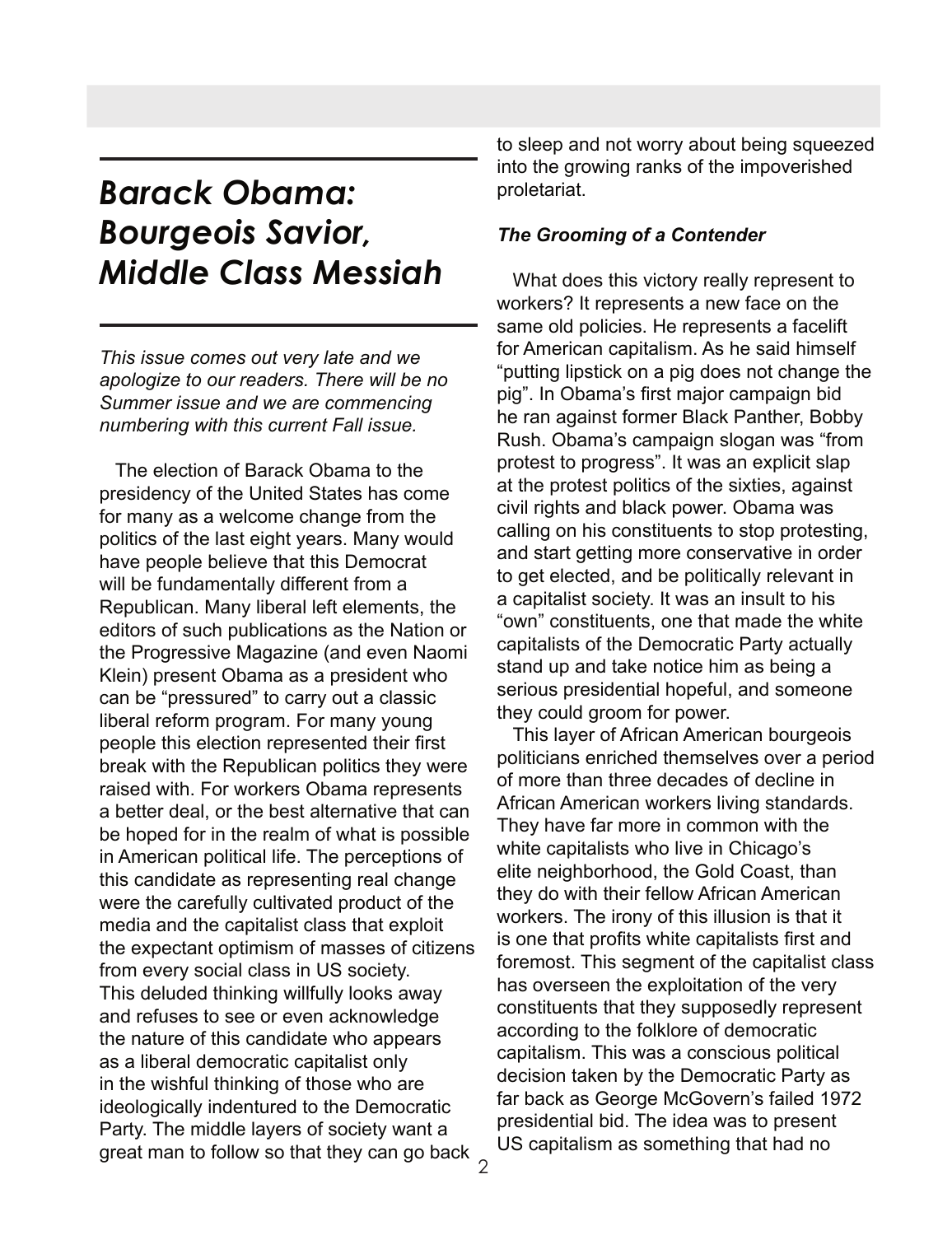inherent problems, but rather a series of constituencies who only needed a little reformist fix here and there. The idea pushed was that the US would be fine if only racism, sexism and homophobia could be legislated away peacefully, as if these issues had no context in the social disaster represented by capitalism.

### *Promises, Promises*

 Obama is still promising to shut down the concentration camp at Guantanamo Bay, Cuba. He also promises to stop the policies of torture that have been carried out by the military. He is not proposing to eliminate the other torture camps at places like the Bagram Airbase in Afghanistan, or on Diego Garcia, or shut down any of the prison ships. Torture won't stop because the roots of the current US torture regime were copied from Soviet torture techniques and introduced into military training regimes during the fifties and the sixties and were explicitly based on North Korean and Vietnamese varieties of torture. He still promises to draw down troops in Iraq so he can move them to Afghanistan. This promise has already gone out the window with the law that the Iraqi parliament signed that allows US Armed Forces to remain in Iraq for another 3 years. He will not end the use of mercenaries in Iraq because they will be needed in greater numbers just to draw the troop levels down from where they currently stand. Workers cannot expect his presidency to be less belligerent when it comes to Iran, or less supportive of its Israeli puppet state, Uncle Sam's "little loyal Jewish Ulster" in the Middle East. His foreign policy, guided by Zbigniew Brzezinski, will not differ at all from that of commonly established foreign policy aims and objectives of American imperialism. Obama's economic consultant and capitalist guru, Warren Buffett, is not about to bring any positive

changes for workers.\* Under this regime one can expect nothing more than a slightly more articulate and intelligently carried out version of the exact same belligerent militarism of the last eight years. This militarism wasn't policy driven, but rather was driven by the US capitalists' fear of decline of their power in the world. Not once has Obama or the Democratic Party ever challenged the basis of the Iraq War or the "War on Terror" [*nor could they ever be expected to. –ed.*].

### *Giving Vermin a Bad Name*

 Obama is a creature of the Democratic Party political machine in Chicago. He is surrounded by real estate company executives who have profited from dealing in slum properties and robbing the poorest workers in Chicago of their meager pay. All his political life, Obama has supported massive subsidies to these slumlords. This isn't just rhetoric here, nor does this solely concern Tony Rezko, a convicted slumlord and conman that the Republican supporters spent so much time talking about in the recent presidential election campaign. Obama has even worse slumlords in his corner than Rezko. Obama has always endorsed subsidies of public money to real estate and property management firms, which have learned to extract subsidies from the city to "maintain" (we use the term extremely loosely here) low-income housing. These same slumlords then turn around to solicit more funds from the city to "renovate" the housing and then turn around to push out the poor, raise the rent and move in the middle classes. Obama supported the redevelopment of areas around Chicago's downtown, the Loop. These developments explicitly drove out some of the poorest workers in Chicago so that "mixed income" units could be put in. Senior advisor to Obama, Valerie Jarrett is a chief executive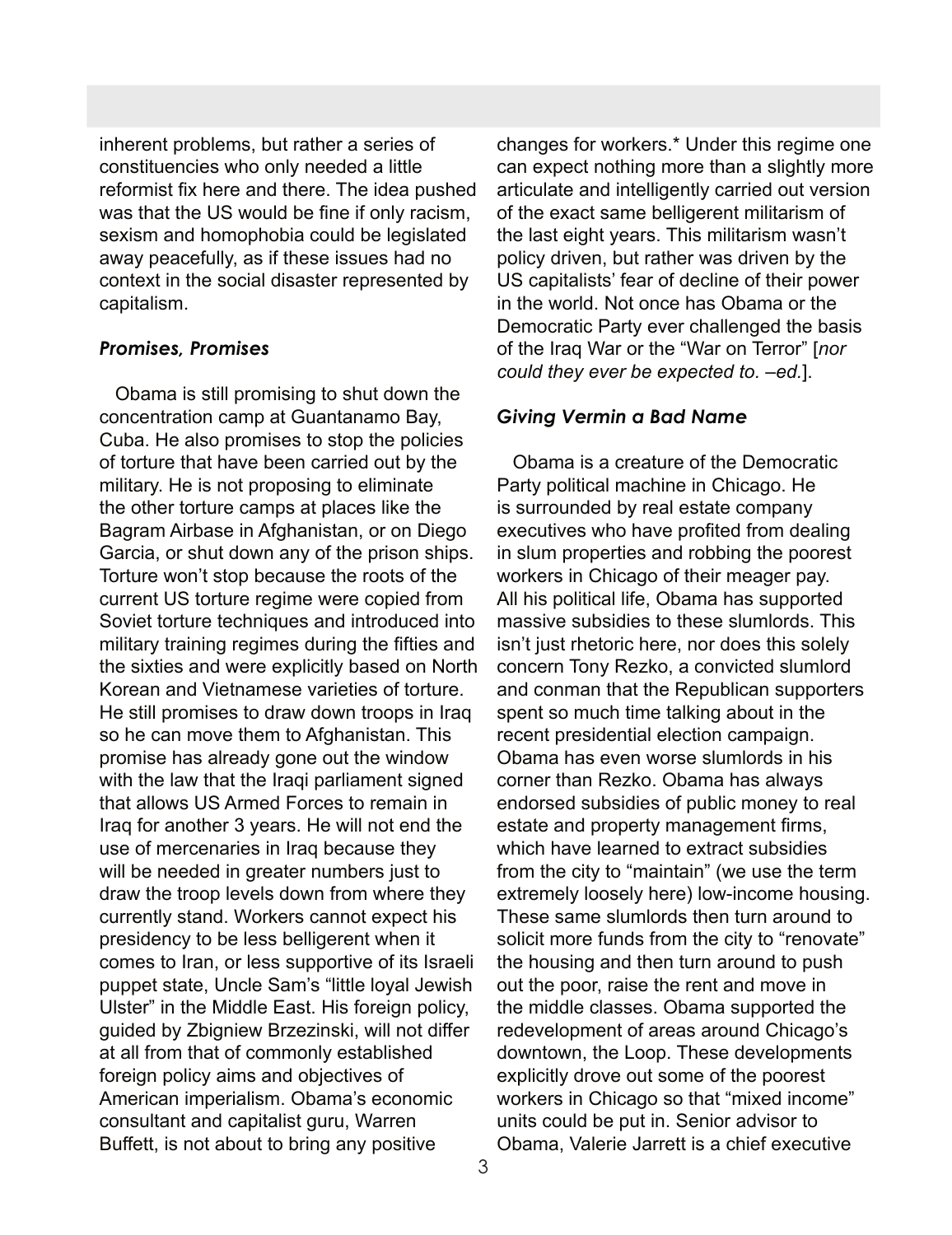of the Habitat Company, one of the worst property management companies in Chicago. Obama's friends and contributors and even advisors are slumlords, namely, Valerie Jarrett, Cecil Butler (former civil rights activist turned capitalist slumlord), Allison Davis, and last and probably the least of all of these was the infamous Tony Rezko, the Syrian-born convicted slumlord, whose shady dealings the media by in large dutifully ignored.

 The class of politicians that clings to Obama's coattails is a parasitic Finance/ Insurance/Real Estate economy bourgeoisie. For one example of just how cheap these capitalists are, the Habitat Company is notorious for not even bothering to spend money on steel wool, steel wire scrub pads, that are commonly used as temporary plugs on rat holes that rats won't chew through because they wont eat metal wire. That is to say, too cheap to give their janitors a raise and too cheap to even spend a few dollars on some steel wool to stop up rat holes in apartment blocks infested with rats. To call these real estate moguls vermin gives vermin a bad name.

### *And for the Working Class?*

 With Robert Reich tipped to be Obama's Secretary of Labor, we can expect no more than the same for "labor" (i.e. Unions like the AFL-CIO and the Change to Win unions) that labor received under the Clinton presidency. In fact Obama's administration is starting to look almost exactly like a new synthesis of the Clinton and Carter administrations. Reich is a supporter of further cutbacks in wages, benefits and pensions for Autoworkers while supporting the Automakers with subsidies. For much of the state of Michigan, a reduction in pensions for retired workers is the only segment of workers wages that they haven't yet gotten to substantially cut.

"Legacy costs", pensions and healthcare must be cut and the unions can't deliver enough of the cuts. Thus the government bailout will force the concessions on the autoworkers, in what is called a "bailout". The bailout for the auto industry will be exacted by the government at such a cost as to ensure that it will be little more than a bankruptcy proceeding. The need for "shared sacrifice" for the "good of the country" applies, as always, only to the proletariat.

 For decades now the decline in workers living standards in the biggest cities in the US has been overseen almost entirely by the Democratic Party politicians on the municipal level. Many of these DP politicians have been African American politicians, while poverty and hardship for African American workers hasn't diminished at all. Nor have these politicians ever once stopped the "war on drugs" from being a one-sided war focused largely on African American proletarians.

 There will be no "New Deal". Obama isn't going to act in a "Rooseveltian" way at all, despite the pipedreams of "progressives". In major cities around the US, it is often just these liberal-progressives that support gentrification and redevelopment projects because they despise the working class just as much as any Republican party aligned capitalist does. There will be no National Health Insurance program worthy of the name. Budgets will be cut to the bone, particularly on the state and municipal levels, and the military will continue to grow and fight new wars. While the ruling parties can successfully manipulate the tool of media with their own sleight of hand by distracting workers with the vague promise of trivial micro-reforms the reality will be that workers living standards will continue to slide and the war will not end.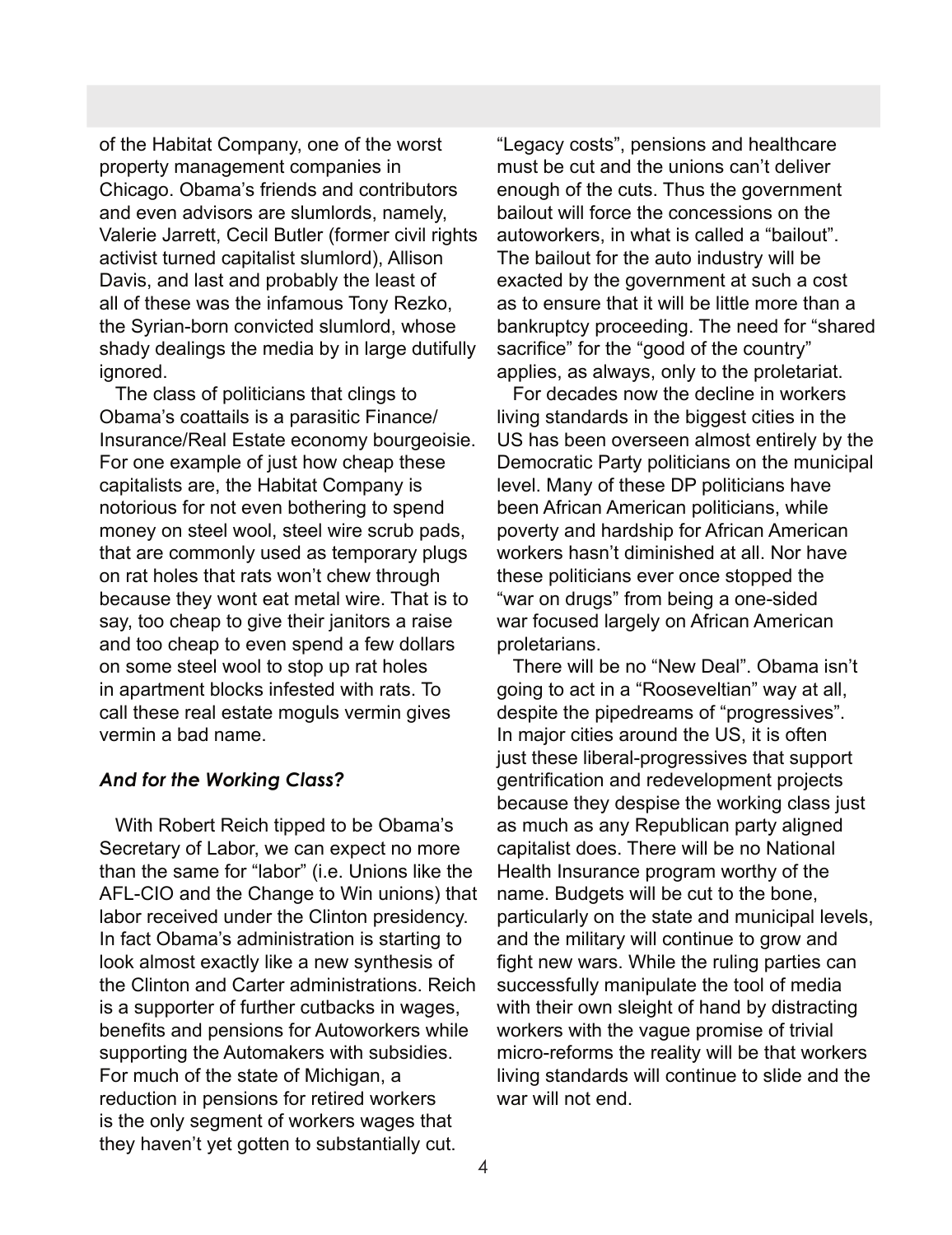Those who stand to be most disappointed by the course of Obama's administration stand to be US workers and foreign capitalists, who both labor under the illusion that Obama is going to be different and or better. They will find no "hope" or "change" with Obama, no more than they would find with any figurehead of American politics. There is no reason to take the word of revolutionary political minorities for this. It does not require a crystal ball to see that nothing will change. For proletarians who really want "change they can believe in", they will have to look elsewhere. Putting a black man in the White House in the middle of the biggest capitalist crisis since 1929 is not going to change anything but it will buy time for our exploiters. Our real "hope" can only be achieved through working for the one real change that can improve our lives – a worldwide proletarian revolution.

\* Obama has since named Paul Volcker to head the White House advisory board that will oversee administration policies for "stabilizing" financial markets." Volcker carried out policies under the Carter and Reagan administrations that suppressed wages and increased unemployment. –ed.

Internationalist Workers Group—US



## *A "National Special Security Event" Repression from the Convention to the Election...and Beyond*

 *This was originally written during the political conventions before Obama had become president. We publish this as a reminder of the true unity of all capitalist factions when it comes to crushing any expression of protest.*

 Here in the US the two ruling parties have finally held their elections. It might do well to reflect to reflect on what occurred at the Democratic and Republican national conventions as it showed the common nature of both capitalist parties and the true relationship of workers to the regime of capital.

 On occasion of the two parties' political conventions during an election year, the political base of these ruling parties becomes glaringly evident. The votes of actual people matter little, when it is the votes of the media in the hall and the dollars of the donors that do the real voting. First there was the nauseating display of backslapping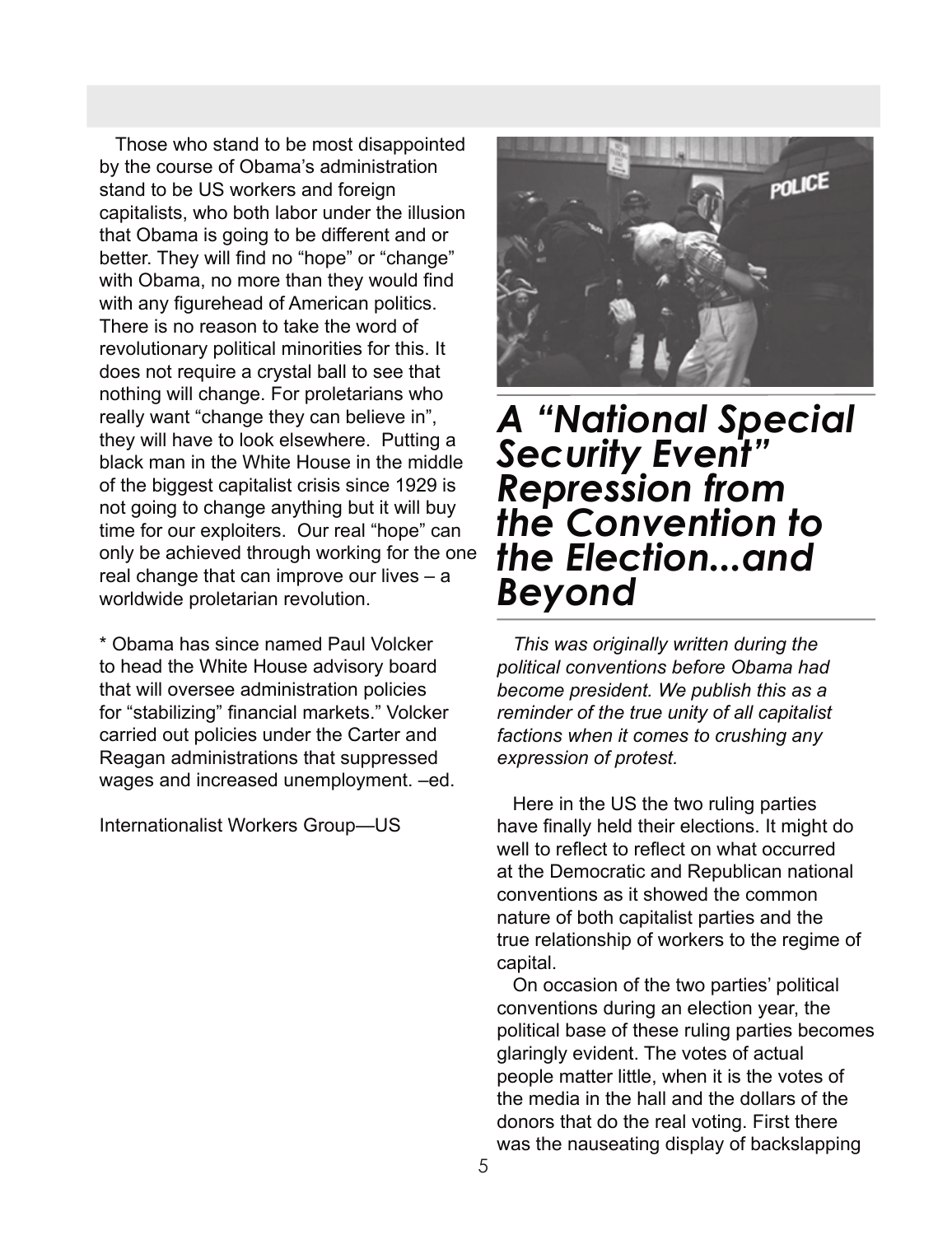at the Democratic National Convention in Denver after Obama's choice of Senator Biden. In a patronizing way, US politics, which never discusses the working class at all, began talking about how the choice of Senator Biden as Obama's Vice-Presidential running mate would help win over the "white working class". As if the conservative reactionary centrist pro-war Biden had any sort of connection to the proletariat. The elections function as a means of coercing the working class, the main body of the voting public, into participating in an epic act of capitalist political theater. The very fact that a "white working class" had become a topic of dominant media discourse indicates a great deal of discomfort among ruling circles here in regards to their own ability to widely mobilize the working class behind the capitalist program. Usually the politicians and the capitalist media allow themselves to speak only of the amorphous "middle class". Workers themselves can vote for whoever they want, but in the end it is the press, the financiers and the Pentagon whose votes really count. This political spectacle is not a sign of the strength of American capitalism but a result of a profound weakness. The apparatus has generated its own paranoia to the point where it is spying on vegans at potluck dinners supposedly to track down terrorists.

 At both convention protests, it should be noted that police seized items of protesters property that in both cases they said were used to store urine or feces to attack police with; evincing a strange fecal obsession with bowel movements that those outside the security apparatus simply cannot comprehend. But the paranoia and political repression didn't stop with the police looking for feces. Highlights of the Minneapolis protest included the arrest of a 78-year-old pacifist nun, who presumably was one of the dangerous anarchists about which the

local law enforcement were regularly scaring people in their press conferences throughout the convention. At the Denver convention the protest also included the beating and arrest of an eighty-year-old man.

 Protests at both the Democratic and Republican conventions attracted similar numbers of people. From around 8,000 at the first DNC protest to around 10,000 at the first RNC protest according to official figures. The smaller numbers for the Denver DNC protest may reflect the ability of the Democrats to better exploit popular anger at the present time. The two parties are able to absorb multiple constituencies, from the Dominionist/Calvinist/Pentacostal theocrats in the GOP to the Social Democrats of America list in the Democratic Party. All those who cannot be absorbed into the two parties they attempt to ignore and or destroy. The brain dead propaganda of the capitalist media found it almost impossible to cover the protest at the DNC in Denver but found the same protests at the RNC in Minneapolis to be worthy of media attention. Likewise, both protests were led by people, ranging variously from self-described anarchists to Iraq Veterans Against the War, to Code Pink (a middle class women's pacifist outfit), and chapters of the new "Students for a Democratic Society", chapters of the IWW, and supported by a list of dozens of other activist groups from around the country. The protest, despite the reformism, the American flags and the chants about democracy, was an explicitly anti-war protest in both cases, but the media, now allied to their new messiah Obama refused to acknowledge that those protesting the Democratic National Convention were in fact opposing the war. The media outlets willfully pretended that they didn't understand what the protest was about. The same protests in Minneapolis against the Republican National Convention were found worthy of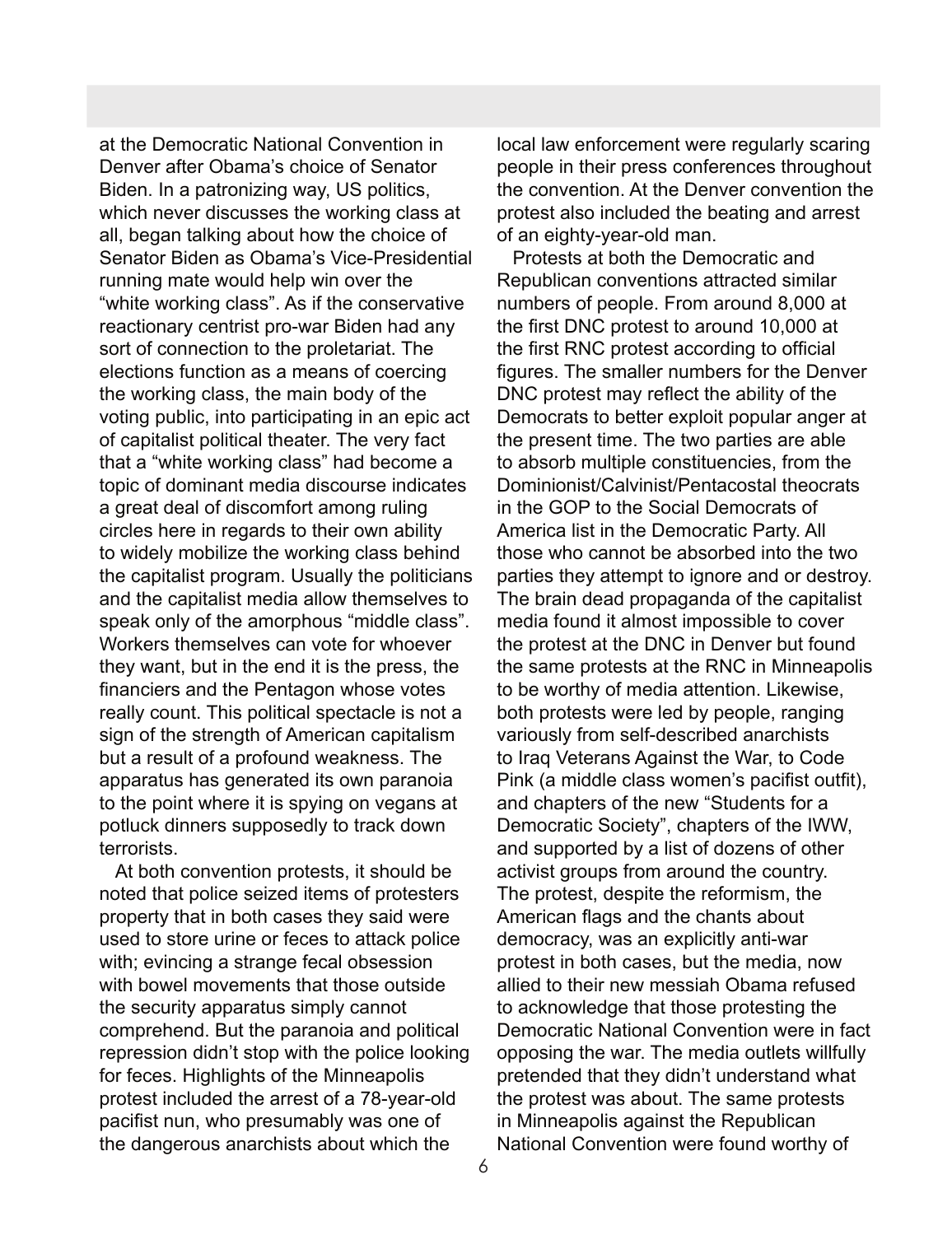coverage on CNN, while the pictures on CNN of the convention inside the hall looked as if the Republican Party was attending its own wake. Why? The capitalists and their media had chosen a new master and all that remained was to convince enough people that they support the DP candidate in order to make the election look like a popular mandate of the "citizens" of the US republic. Only writers in magazines like The Nation, that Trotsky once so aptly referred to as a "reptile breed", can pretend that the media is somehow in love with McCain. So, arbitrary attention was paid to the second convention protest that would not have been paid if the capitalists in the media hadn't decided that their "vote", their capital, was going with Obama.

 Security measures at these conventions are outrageous. The sense of selfimportance that these capitalists must carry around with them to justify the presence of armies of cops, Secret Service agents and the National Guard in such numbers, borders on extreme delusional arrogance. U-shaped bicycle locks are considered weapons by the police. Standing on the sidewalk is an "act of violence". Kicking a smoke bomb, fired by the police, back at the police is an act of violence. Wearing helmets of any kind, be they football, baseball, construction, or motorcycle helmets is also considered an act of violence against the authorities. The police in both Denver and Minneapolis were under the direct thumb of the Secret Service agents who have no enforceable legal responsibility to even identify themselves with badges or identification of any kind. Vehicles called "mobile command centers" crawled through the streets manned by the Office of Homeland Security and overseen by the Secret Service to monitor the protests. As far back as last May [1], it came out that the FBI was soliciting help from University of Minnesota students to infiltrate the

Republican National Convention welcoming committee and spy on their plans to protest the convention.

 This was followed up by the arrests and preventative detentions of protest organizers. It is perfectly legal to detain a person for "thirty six hours" not including the weekends, thus allowing police to detain you for up to five days without charges if, for example, you are arrested towards the end of the workweek. The items that were seized from the "convergence center" that was serving as a protest headquarters, were all household items. Empty bottles and rags were found so the police screamed to the media that the protesters were planning to make Molotov cocktails. Likewise, reports of knives and other household items were claimed to be weapons by the cops. The warrant itself was a warrant based on suspicion and not on any classic legal idea of "criminal intent". This was the modus operandi of the police through the entire convention period. In essence, it was a fishing expedition for the cops to detain the organizers. The arrests allowed the police to then shut down and completely board up the Convergence Center.

 Over the following Labor Day weekend and into the week, the police continued invading the homes of organizers and searching them with guns drawn. Minneapolis police began by attacking an officially permitted march before it even began, by firing concussion grenades at them, creating panic and then chasing people through the streets. This was called a riot. Stories of elderly convention goers being attacked by violent anarchists were circulated. I-Witness Video, which collects video evidence of police brutality at protests, was the subject of an attempted police raid of their temporary Minneapolis offices. There, the police outrageously claimed "anarchists" were holding people hostage. A few incidents of windows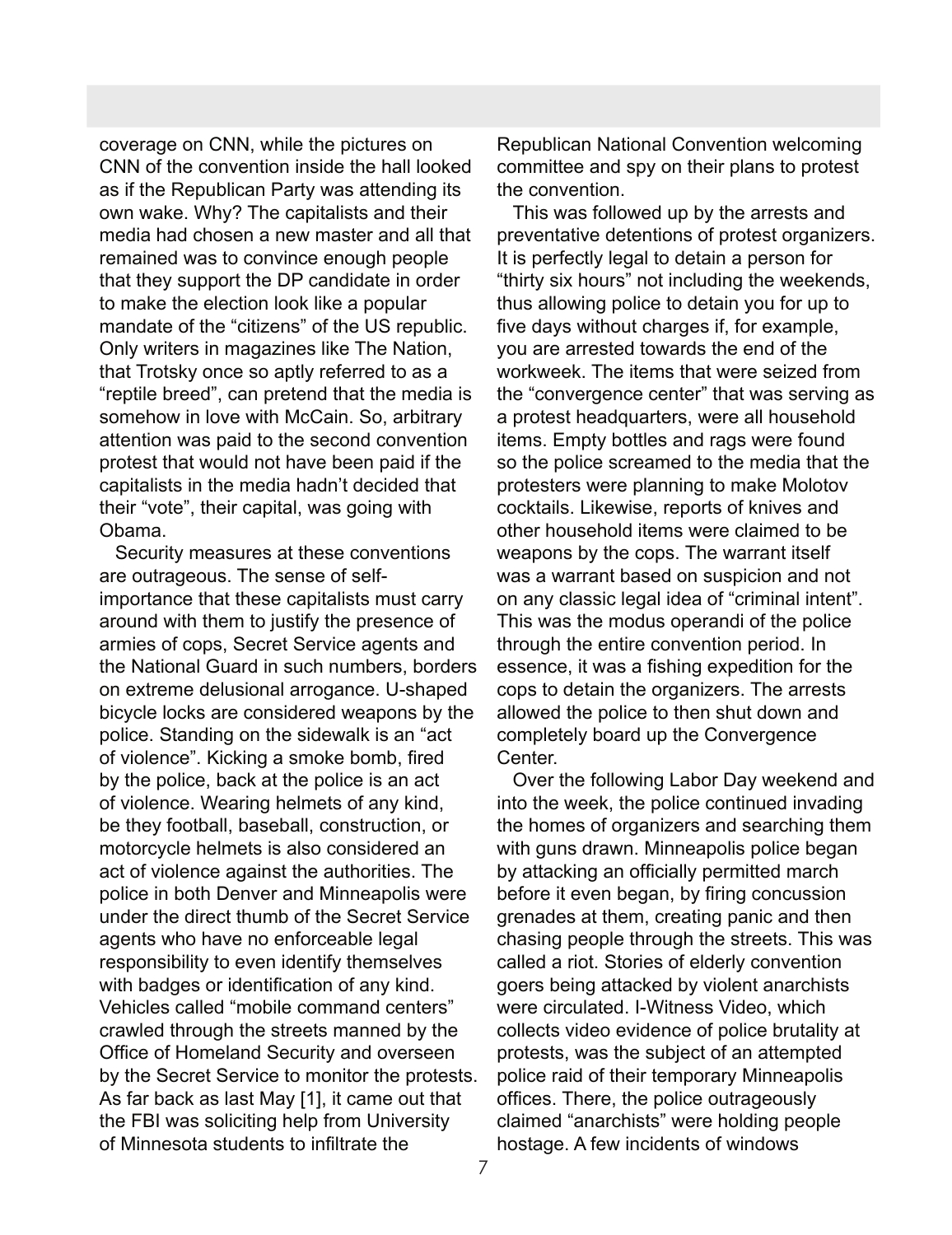being smashed occurred, perhaps at the encouragement of the police. It was being said often that the police weren't wearing any badges. Police departments get around this requirement by having the badge number printed on the backs of their riot helmets where they won't be seen. Lies were spread among the police that cops were actually killed during the first WTO protests in Seattle in order to deliberately make the bosses' dogs angry. Around 21 people in Minneapolis were charged with felonies in relation to planning the protests. Total arrests during the Republican convention were well over 400, with over 100 felony arrests in all. Eight of the organizers are charged with "conspiracy to riot in furtherance of terrorism", a charge that carries a seven-and-a-half year sentence. County prosecutors as of writing this, declined to prosecute at least 44 felony cases, further underlining the fraudulent and repressive nature of these arrests. [2]

 The protests have been attacked by the police repeatedly, not in response to any actual violence but because even holding a march is a criminal activity in an area deemed officially by the security apparatus as the site of a "National Special Security Event". Local officials almost all of whom, in Denver and Minneapolis, are Democratic Party politicians actively assisted with this repression. For the local bourgeoisie, the conventions also represent a means to bring capital into their cities, so absolute cooperation with the Secret Service and federal authorities is assured.

 The double layered fencing of the free speech zone areas of legal protest are now commonly referred to as "freedom cages". The repression is an expression of fear on the part of capitalism, where the denizens of the two-party state spout their limousine populism to assuage their own fear and absorb or crush all expressions of discontent. The fact that these protests have

not gone away scares them and above all, they did not want a repeat of what happened in Seattle at the WTO protests.

 By the time the debates came, both candidates were in firm agreement on the need for sacrifices on the part of workers. Namely, Social Security, Medicare and Medicaid, infrastructure spending will all have to be severely cut back. Obama was credited even with swaying several Democratic Senators behind the \$700 billion dollar bailout. The bailout contains \$150 billion in tax breaks making the entire package cost \$850 billion dollars. This is indeed the proverbial golden parachute. All the bad debt will be taken out of workers hides while the capitalists blame workers for living beyond their means and demand that they make sacrifices. Brad Sherman, House Rep. from California in a fit of hyperbole even spoke of "martial law" being declared if the bill was not passed. During the debates both candidates adopted threatening posture and rhetoric aimed at: Iran, North Korea, Pakistan, Russia and Venezuela. Obama called for a draft, euphemistically termed in political circles as "national service".

 In reaction to workers' passivity and silence the most vile, arrogant and smug attitudes towards workers have been allowed to go unchallenged and have become commonplace. This can be seen reflected back in the attitudes of the middle layers of society, the professions, academia and the popular media, for whom workers are either considered stupid, threatening, pitiful, or nonexistent at best. The two dominant parties in the US, like ruling parties everywhere, are identical as they always turn out to be after the election is done. While the political theater of the capitalists continues unabated, to the elections and beyond, the message to workers is to get back into your "freedom cage". AS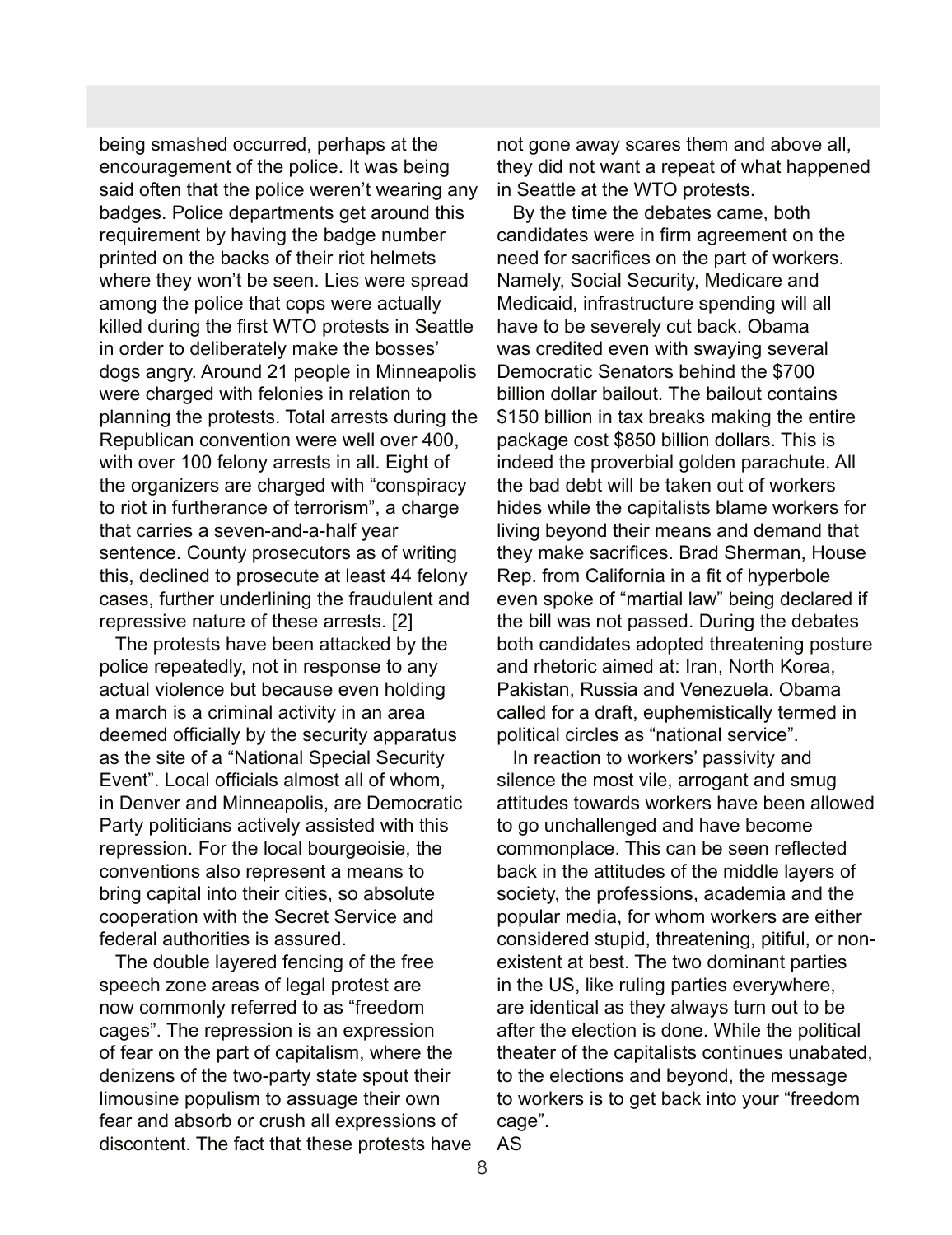**Notes** [1] Snyders, Matt. "Moles Wanted". Citipages. May 21, 2008. http://www.citypages.com/2008-05-21/news/ moles-wanted/ [2] Farnham, T. W. Wall Street Journal. September 4, 2008, pg. A6 http://online.wsj.com/public/ article/SB122048791794897339. html?mod=special\_page\_campaign2008\_ leftbox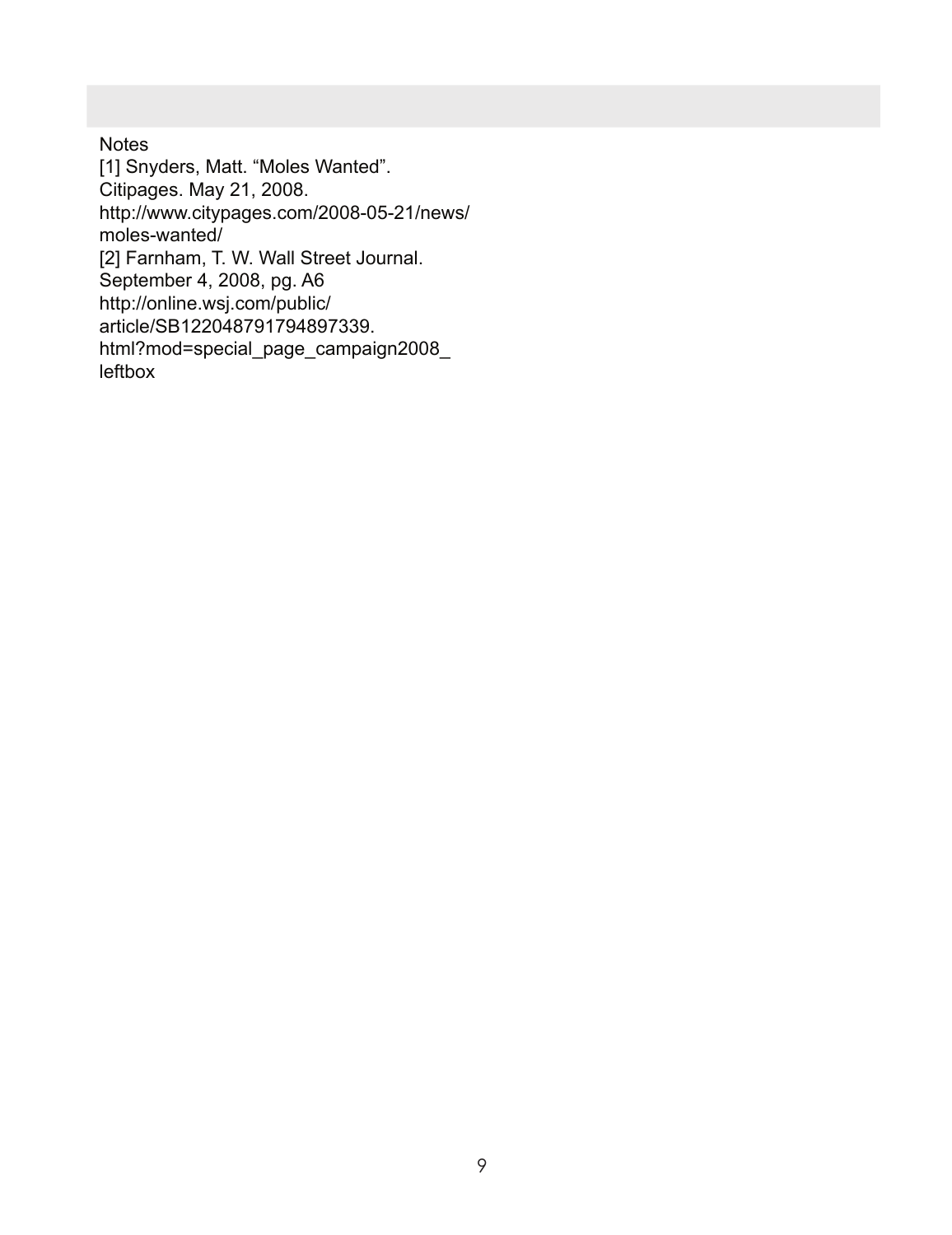### *Origins of the "Progressives" The Death of Third Party Reformism in the US, Part 1*

 Each year, the left reformist party Progressive Dane, whose power base is located in Madison, Wisconsin and in the surrounding County of Dane, hosts a political conference called "Fighting Bob Fest". What is it about "progressivism" that leftists love so much? Bob LaFollette Jr,

the "non-fighting Bob", took his father's political fiefdom into the Republican Party in 1946 and was trounced by Joe McCarthy for the nomination as candidate in his own Republican bid for the US Senate. It was the Milwaukee Journal newspaper that supported the Progressive Party, that once wrote of "progressivism" as a way of combating the spread of the Socialist Party of America. [1]

 For Progressive Dane, a political coalition with an electoral list comprising a variety of local left parties has up to a third of the list going to "progressive" democrats. While the local Democratic Party machine sees as its mission to destroy or absorb anything to the left of themselves in order to eliminate the threat to their vote tallies. It is thus politically convenient for PD to use the cover of a classically "American" populist movement, emasculated so that terms like "labor", "socialist" or "left" won't start conjuring nightmares of red terror among the middle class, petit-bourgeois elements, for whom even the barest hint of anything proletarian sparks their fear and contempt. The term

progressive, as it is used works towards the total eclipse of working class politics of the most tepid reformist variety from our history. The fates of the original Wisconsin Progressive Party and the Farmer-Labor Party in Minnesota both show what became of reformism in the US.\* They signaled the demise of third parties in power in the US and became another gravestone in the history of the left.

 The Farmer-Labor Party arose out of the Nonpartisan League, an organization initiated by the Socialist Party of America among farmers in the Midwest. Up until the final dissolution of the Minnesota Farmer-Labor Party in 1944, the party was

> still polling 38 percent of the electorate and was a serious political contender in Minnesota State politics. The Stalinists in the CPUSA were behind the final merger of the Farmer-Labor Party into the Democratic machine as the Democratic Farmer-Labor Party, still the dominant capitalist party in state politics. This was a part of the CP's maneuvering in proving themselves loyal to the Roosevelt administration and to

*"Fighting" Bob in a classic fighting Bob pose*

their political masters in Moscow, in line with United Front period policy. [2] In great irony, the CPUSA also engineered the scuttling of the left-reformist and labor union based reinvention of the grand "party of labor" idea, Tony Mazzochi's Labor Party, by making sure in the 1990s that they wouldn't run candidates in elections lest they be seen as wavering in their support for the Democratic Party. Unsurprisingly, the Republicans won anyway.

In the political history of the US it was the economic depression of the 1870s that brought about the great political upheavals that created the forebears of the main left parties in the US. The "Greenback"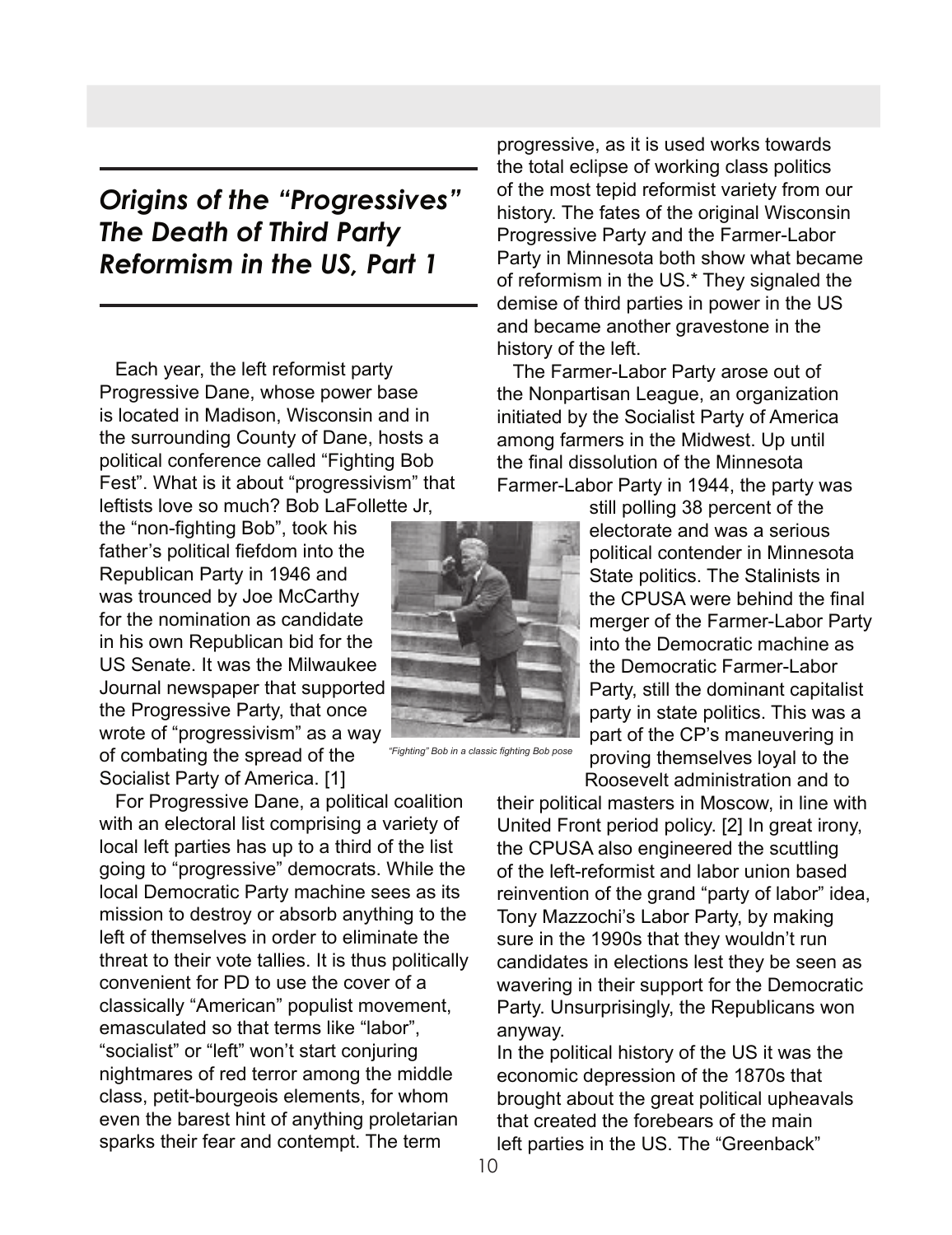movement of populism and reformism, the "Grange" movement, the Populist Party and finally the Progressive Party each grew out of the discontent of farmers of that time. The final electoral gasp of progressivism came in the form of Henry Wallace's Progressive Party campaign of 1948, where the Social Democrats, Communists and "Progressives" came together on the electoral field for the last time. Use of the term today expresses nostalgia for a lost epoch of political relevance and an apologia of the petty-bourgeoisie for their servitude to their Democratic Party masters. It is important that later-day progressives chose to remember the fallen political fiefdom of "Fighting Bob" rather than the equally reformist, Frank P. Zeidler, the Socialist Party of Wisconsin's last Mayor of Milwaukee, who left office in 1960.

 Save for the Anti-Terror legislation of the outgoing Bush regime, it has been the "liberals" of US politics that have committed most of the greatest violations of classical bourgeois liberties: Woodrow Wilson and Attorney General Palmer in the Palmer Raids, Roosevelt and the Smith Act, and President Truman and the loyalty oath purge. Franklin Roosevelt, whose uncle Teddy took the Progressive Party nomination from "Fighting Bob" in 1912, effectively used the rhetoric of progressivism against "economic royalists" for his own political ends. From the Spanish-American War to the final defeat of Wallace in 1948, the "progressive" movement supported preparations for every war. Even to the point of supporting cold-war preparations for WWIII. [3] "Progressivism" as channeled into the Democratic Party, emptied of reform, a reformism of indignation and obeisance to a capitalist party committed to permanent warfare and economic austerity, is in perfect continuity with the war supporting "progressives" of yesteryear. AS

\* *We'll deal with Social Democracy and the Socialist Party of Wisconsin in a future article—ed.*

### **Notes**

[1] Zinn, Howard. The People's History of the United States: 1492-Present. HarperCollins. 2001. p. 353

[2] Creel, Warren. The Minnesota Farmer-Labor Party. The Fourth International, March 1946, Volume 7, No. 23, p. 77-81 Creel was an F-LP member and served as Secretary of the Educational Bureau of the Minnesota Farmer-Labor Association <http://www.marxists.org/history/etol/ newspape/fi/vol07/no03/flp.htm> [3] Novack, George. The Rise and Fall of Progressivism. International Socialist Review. Vol. 18, No. 3, Summer 1957. p. 83-88

<http://www.marxists.org/archive/novack/ works/1957/x01.htm>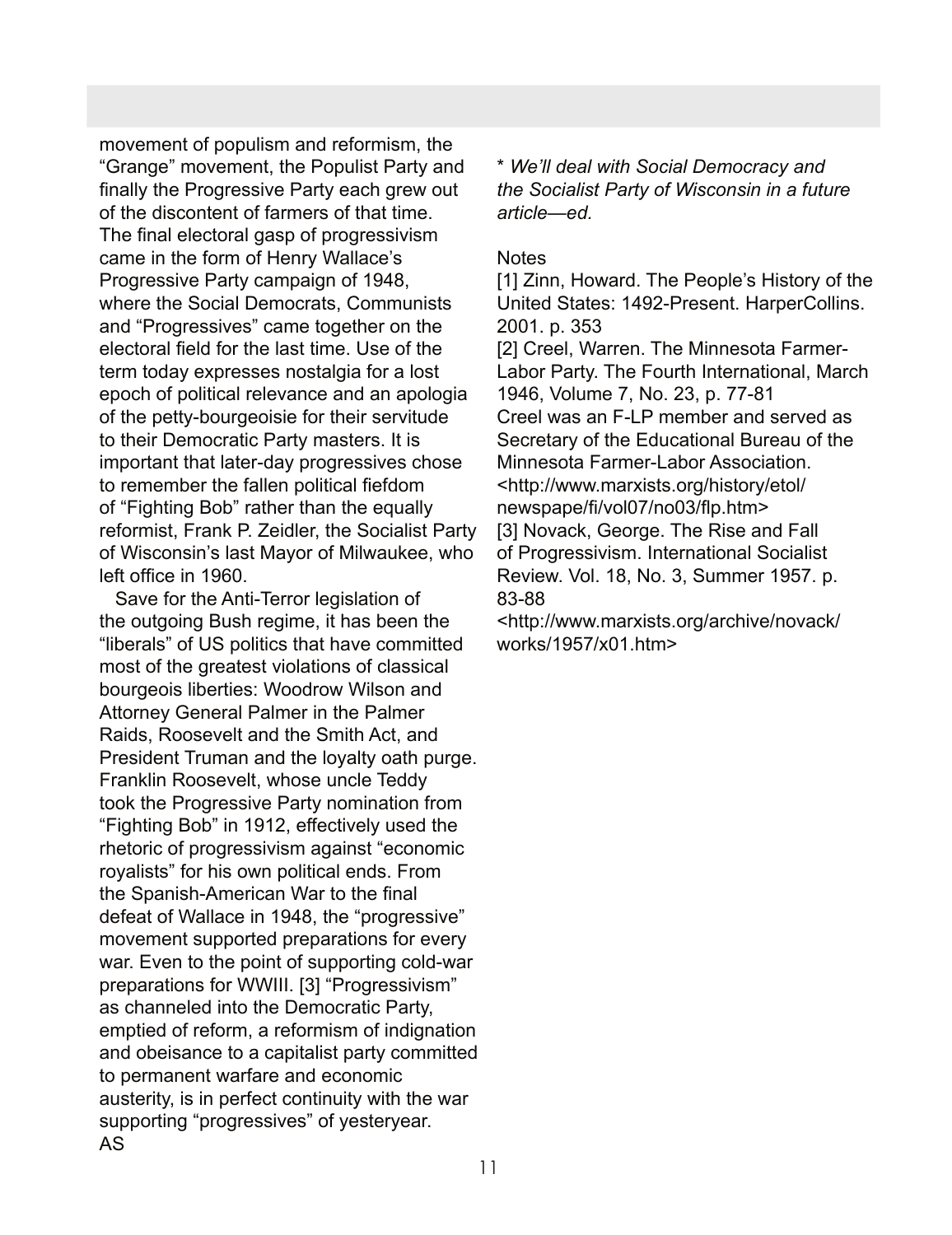## *October 14th Canadian Elections Not a single vote for capitalism!*

### *We are publishing this on the Canadian elections of last October.*

 The October 14th federal elections are taking place in a particularly serious and complex political context. The financial meltdown that has been shaking the whole world shows no sign of letting up. During the past week, the stock markets have experienced their greatest devaluations of share prices since the 1929 Crash. While the bourgeois economists are unsure of whether we are already in a recession or not, it is the shadow of a depression that looms on the horizon of this casino economy. In contrast to the crisis of the 30's, the present tremor is leaving no part of the planet unscathed. Even if we don't know what the effect that the emergency meeting of the G7 will have on the situation, it is obvious that the bankruptcies, the takeovers and the mayhem of the last few weeks are the product of an exacerbation of the already profound crisis of the cycle of accumulation of capital that has been going on for the past few decades. Today, the Saudi Arabian Stock Exchange, the most important in the Arab world in terms of capitalization, fell by 6%. Yesterday, the Hang Seng Index of Hong Kong fell by 7.2%, the CAC-40 of Paris by 6.8%, the DAX 30 of Germany by 7% and Toronto's TSX by 7.9%. The last of the great banks of Iceland has now collapsed and had to be nationalized just as the two preceding ones, while its stock market had to suspend trading as was also the case in Austria, Italy and Russia.

In the last week alone, the Nikkei Index of Japan lost 24% of its value, while the Composite Index of Shanghai dropped 14%. Sign of the times: the great Asian steelworks such as Nippon and JFE Holdings Inc. of Japan are suffering enormously due to fears of an economic slowdown and the Chinese steel giant Baosteel has lost 63% of its value in the last year. In the United States, the Dow Jones Index has lost 18.2% this week, a number higher than the one from the week of July 22nd 1933, at the height of the Great Depression. The MSCI World Index, that evaluates the value of world stock market exchanges, puts the loss of value during the last week at 19%.

 The international political situation is no better than the economic one. The war continues in Iraq and in Afghanistan [1] and it is quite possible that it will extend itself to Iran. In the month of June, the State of Israel completed a preparatory military exercise with this in mind. Acts of provocation between the US and Iranian air forces are multiplying all along the Iraq border. We shouldn't forget that history teaches us that economic and financial crises tend to exacerbate inter-imperialist tensions and encourages the push towards global war. The bloody confrontations of the month of August in Ossetia and Georgia and the threat of their future extension to Crimea are but further proof of this.

 Furthermore, the quest to find new paths towards the valorization of capital has created a fictitious demand on the strategic resources and the staple food product markets. Consequently, this has led to an artificial rise in the cost of gas and the price of food. Food riots have broken out in many countries and have often been brutally suppressed. [2] These riots bear witness to the increasingly intolerable misery in the countries of the capitalist periphery. But now the difficulties are also increasing in the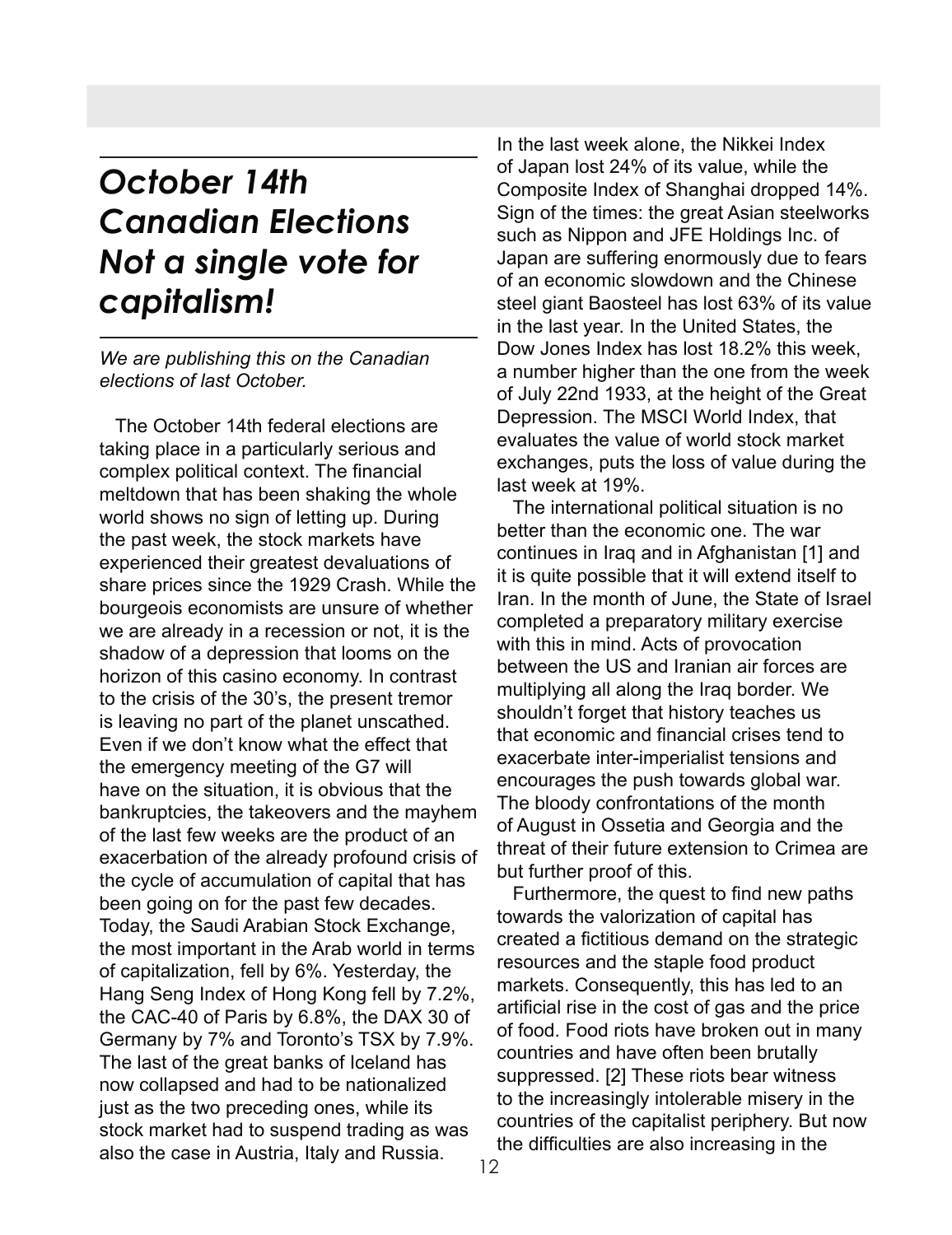heartlands of the imperialist centers. Here in Canada, rising consumer prices are being felt harshly. The crisis of fictitious capital is having a very real effect on Canadian workers. This impact is expected to get worse. The difficulties and the crises of capitalism always produce cutbacks to the social wage (social programs), real wages and a rise of the rate of exploitation. As always, the ruling class intends to make the working class pay for its crisis.

 Crises, poverty and war, that is the present context of this electoral period. And we must not forget the continued degradation of our very means of existence through the environmental crisis. It is in this context that we are called upon to take part in the democratic "game", to support the parliamentary process by giving a vote in favor of a program or a person, or at the very least try to ward off the greater of evils by keeping the least desirable people out of the corridors of power. The latter is what is now called strategic voting. What follows are our thoughts on the different electoral options as well as the parliamentary process itself.

 The Conservative Party is historically one of the twin parties of the Canadian ruling class. During its mandate (that it ended prematurely against the letter of its own law), as a bourgeois party leading a minority government, it has loyally served the cause of our masters, both domestically as on the international level. Thus, it has fought to defend the interests of and assure an advantageous geo-strategic position for the Canadian bourgeoisie – complementary but distinct from the US policies – in the Middle East as well as the Canadian North. Even though the nuance of some of its ideological positions repulse us particularly, be they on the treatment of criminality, cultural issues, the question of contraception or its positions on environment, we think this party must be fought ferociously, not for this or that

particular policy, but because it is a party of exploiters and vultures that weighs very negatively on the balance scales of the future of humanity.

 The Liberal Party is the other historical twin party of the bosses. In this campaign, it benefits from the demonization of its conservative alter ego. However, giving them the credit of a strategic vote in certain ridings, as suggested by the press release of the "left nationalists" of Québec Solidaire and by quite a few ecologists, is to demonstrate an incredible historic ignorance and a fundamental incomprehension of the historical and societal stakes at play. We need only remember the War Measures Act imposed by this party in 1970, the wage freeze the Liberals had promised it would not support, only to do so once in power in 1976, or Chrétien's broken promises on the Free Trade Agreement and the GST. Have these people already forgotten that it was the Liberals that sent the Canadian Armed Forces to Yugoslavia in 1999 and in Afghanistan during the autumn of 2002 – two imperialist interventions in three years!? Have they also wiped the board clean on the Axworthy reforms and the so-called struggle to eliminate the deficit, that produced the largest cutbacks in social program expenses in the history of Canada and that took away the right to unemployment benefits from the majority of unemployed workers, even if all the workers must pay contributions? Fighting the Conservatives by supporting the Liberals is like boxing with an adversary while punching oneself in the face.

 Finally, what can we say about the two other parties aspiring to govern the capitalist state in Canada – the NDP and the Green Party- and the Bloc Québécois, that wishes a renegotiation of the terms of Confederation in favor of the particular interests of the Québec bourgeoisie? Firstly, we must point out that in every case, the exercise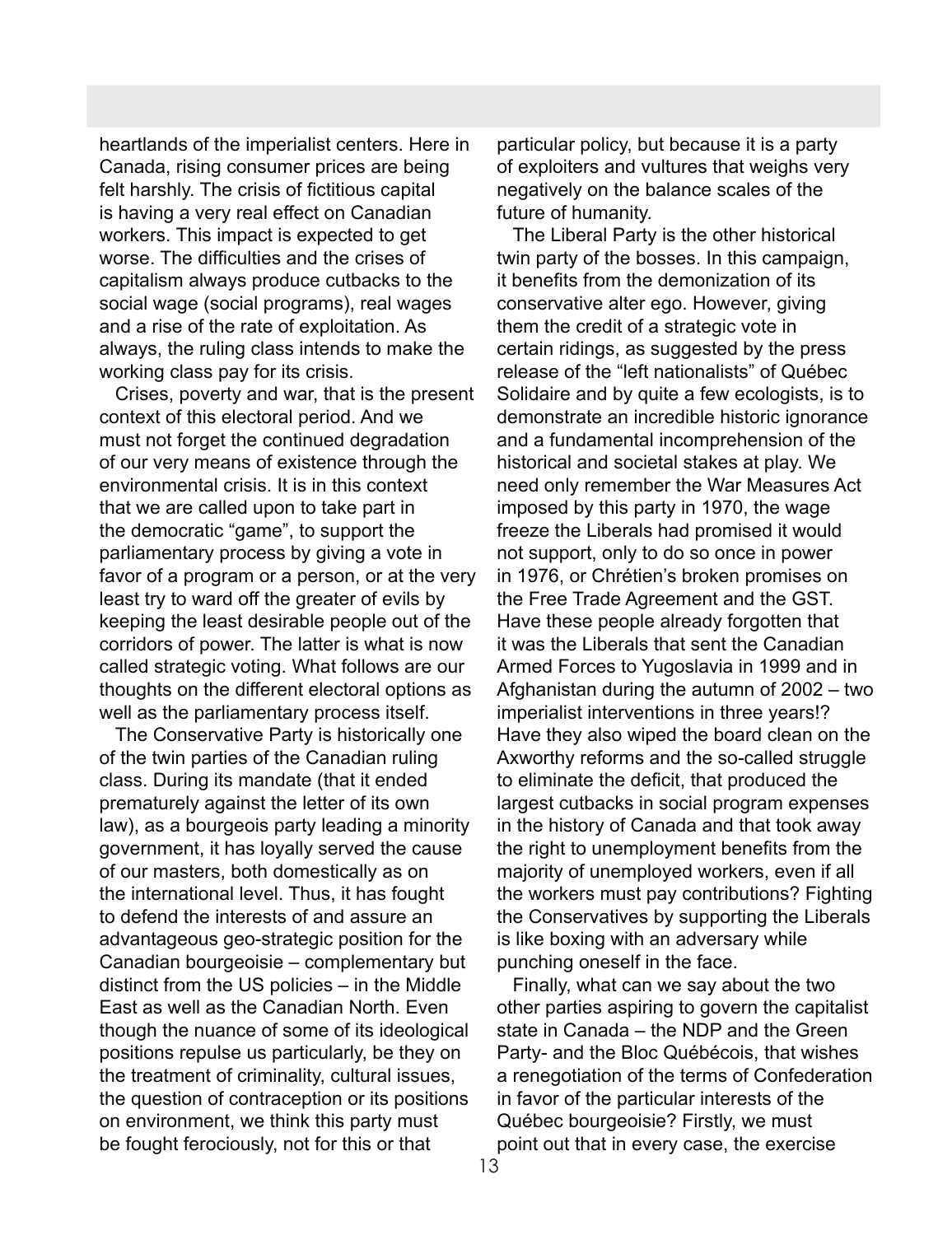of power by green and social-democratic parties these last few years have been particularly enlightening in so far as to what their real intentions are and the narrow limits of their quest for true change. Be it the ultra-militaristic policies of the Green Party in Germany and their enthusiastic support for all the austerity programs aimed

at the working class, or the similar practices of the British Labour Party, all the instances of reformist parties in power have demonstrated without exception that they are loyal and competent managers of their respective capitalist

states. Moreover, the Green Party, the NDP and the Bloc [3] have all pledged themselves to maintain balanced budgets and we all know what that means, especially in times of crisis. To take on the administration of the capitalist state is to assume responsibility for running the system of capitalist exploitation; in effect, stoking the fires of the capitalist inferno.

 On Afghanistan, we should recall that the Bloc and the NDP both supported intervention from the beginning and that their differences with the Conservatives and the Liberals lie only on the length of the mandate and its tactical transformation, not on the underlying mission, which remains a "noble cause" to quote Bloc leader Duceppe. We should also recall that these are the nuances put forth by bourgeois political parties that are in the opposition, subtleties that are rapidly forgotten once these parties are in power. As for the Green Party, their 3 D approach – diplomacy, development and defense – varies little from the rhetoric of their political rivals and is in step with the Liberals, the NDP and the Bloc in their preference to cover the future Canadian gunboat expeditions under the UN banner, that "den of thieves".

 Finally, on the environmental question, the only political debate in this electoral campaign is on the usefulness of carbon exchange and carbon taxes. Hence, the competing parties either refuse to act rapidly on this question for reasons of economic competitiveness as do the Conservatives, or they just rely on capitalist methods that

*"Not a single vote for capitalism! Rather than vote, assemble with comrades in the workplaces, in the neighborhoods and in your homes to discuss these perspectives. This is a call not to abstention and indifference, but an appeal to struggle!"*

are acceptable to the ruling class (see Conference Board of Canada on the carbon tax), in view of "regulating" certain symptoms of the environmental crisis. However, at the root of this crisis lies the actual ultra-productivist nature

of capitalism itself. We need to break with the profit motive, which expresses itself by the fierce rivalry of the imperialist blocs who fight tooth and nail for the control of markets, resources and even human capital. As long as the profit system remains unchanged and we do not replace it by a system based on social need, the environment will continue to deteriorate. By focusing on the shortterm and deluding themselves with treating the symptoms (with capitalists methods – taxes and exchanges – by the way), rather than intervening at the root level and attacking the causes, all the parliamentary parties demonstrate that they are very poor ecologists.

 So what is to be done? A vote in favor of the candidates of the parties of a Stalinist heritage (CPC and MLPC) is not an option. They understand nothing about the crisis of capitalism or how to fight it, because they have yet to understand the defeat of state capitalism in Russia, China or elsewhere to which they were closely associated. The "Communist" Party of Quebec, some anarchists and a few Trotskyist groups are calling for a strategic vote for the Bloc or the NDP. We have just demonstrated how this vote makes no sense and can only foster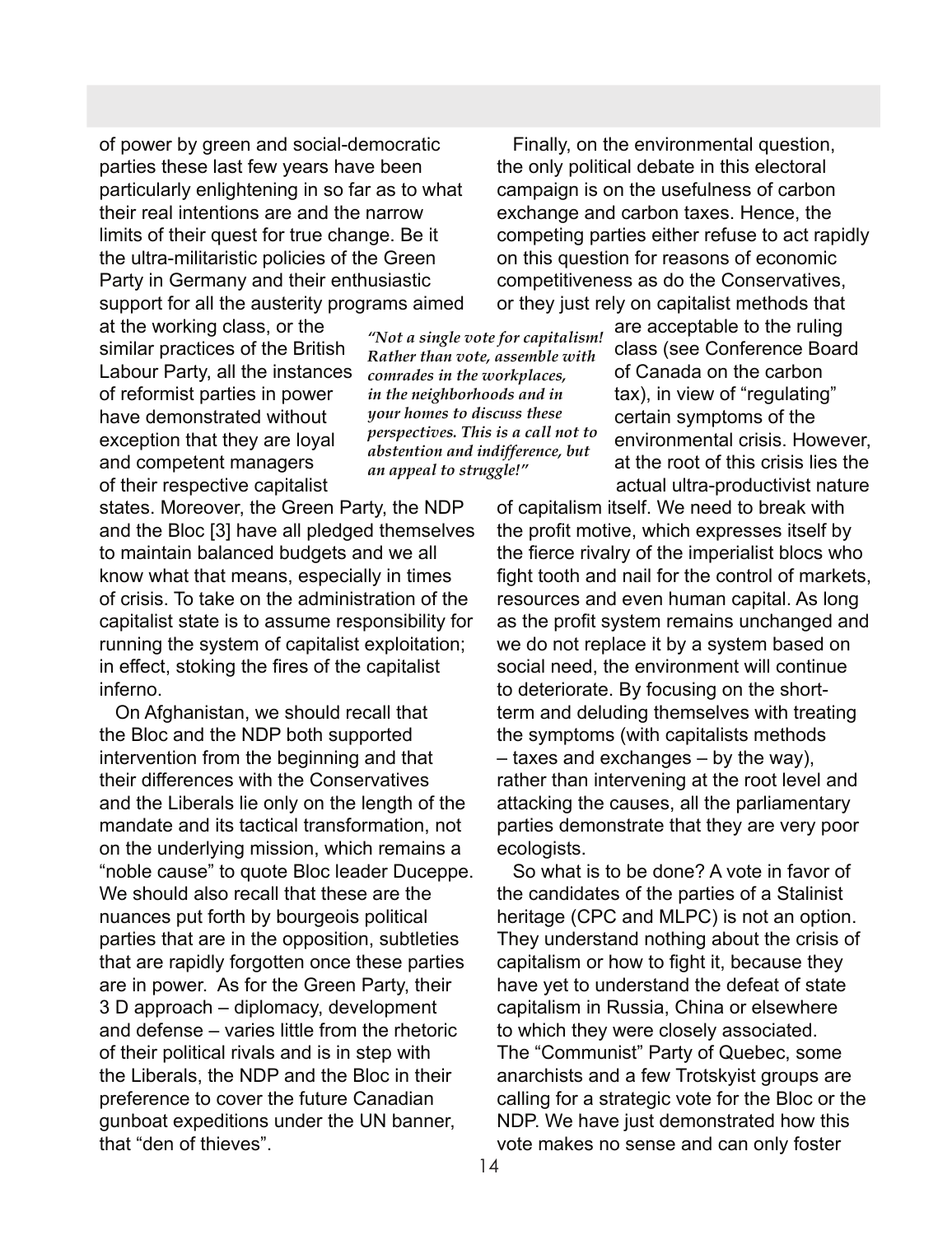illusions on these so-called "progressive" parties. Must we remind these people that historically, this slippery slope is a fast track to nowhere? Some comrades and close contacts have questioned on the advisability of spoiling their ballots. They are preoccupied with the idea of losing their vote or having it stolen from them in some sort of fraudulent electoral maneuver.

 As internationalist communists, even though we respect the comrades who are planning to spoil their ballots, we do not share their fear because a vote cast in the capitalist electoral framework is always a vote wasted and a waste of workers' time. Because the whole electoral machinery is based on the sham of "bourgeois democracy", it seems evident that votes stolen by one party or another don't really matter, because it is the election itself that is contrary to our interests and that all the political parties are part of the problem, not the solution. We are convinced that neither critical support for a reformist party, a strategic vote, a vote for a post or crypto-Stalinist sect, nor even spoiling the ballot leads anywhere. In fact, we should underline that the question of state power is not limited to a government, a party or a coalition of parties that represent it. A state is composed of much more than that, notably its nonelected components.

 In a world dominated by property relations and by daily exploitation and oppression, we believe that the only positive solution to the crisis of humanity lies in the overthrow of the inhumane, backward and destructive capitalist system and all the institutions on which it is based, notably parliamentary cretinism in all its forms and all of its parties. We call for the complete boycott of the October 14th elections, as well as we call on all Canadian workers to fight back. Indeed, in this very grave world situation with which we are confronted, we need to rapidly

organize a serious resistance to the crisis measures that the ruling class will inevitably try to impose on us, whichever party takes office and whatever the government may be, minority or majority. We also need to call for the international fraternization of all workers against the war drive, i.e. proletarian internationalism. At the same time, we will need to build new organizations of unified struggle and an international political workers' organization capable of overthrowing the system of wage slavery that is the source of wars, the generator of oppressions and a lethal threat to our mother Earth.

 On October 14: Not a single vote for capitalism! Rather than vote, assemble with comrades in the workplaces, in the neighborhoods and in your homes to discuss these perspectives. This is a call not to abstention and indifference, but an appeal to struggle!

Internationalist Workers Group – Canada October 11th, 2008

[1] Canada is an active participant in the war in Afghanistan, which is now estimated to cost between 14 and 18 billion dollars, if the mission ends as it is supposed to in 2011. About 100 Canadians have been killed so far in a war that has devastated the country and massacred tens of thousands of its inhabitants.

[2] We must not forget that the police that shot at the hunger driven crowd and who killed many in Port-au-Prince, Haiti, is for the most part trained and led by a contingent of 100 Canadian police officers, of which a good number occupy important posts in the hierarchy of the Haitian repressive apparatus. Not a single one of the main parties contesting these elections, including the "progressive" ones, had a word to say about this tragedy.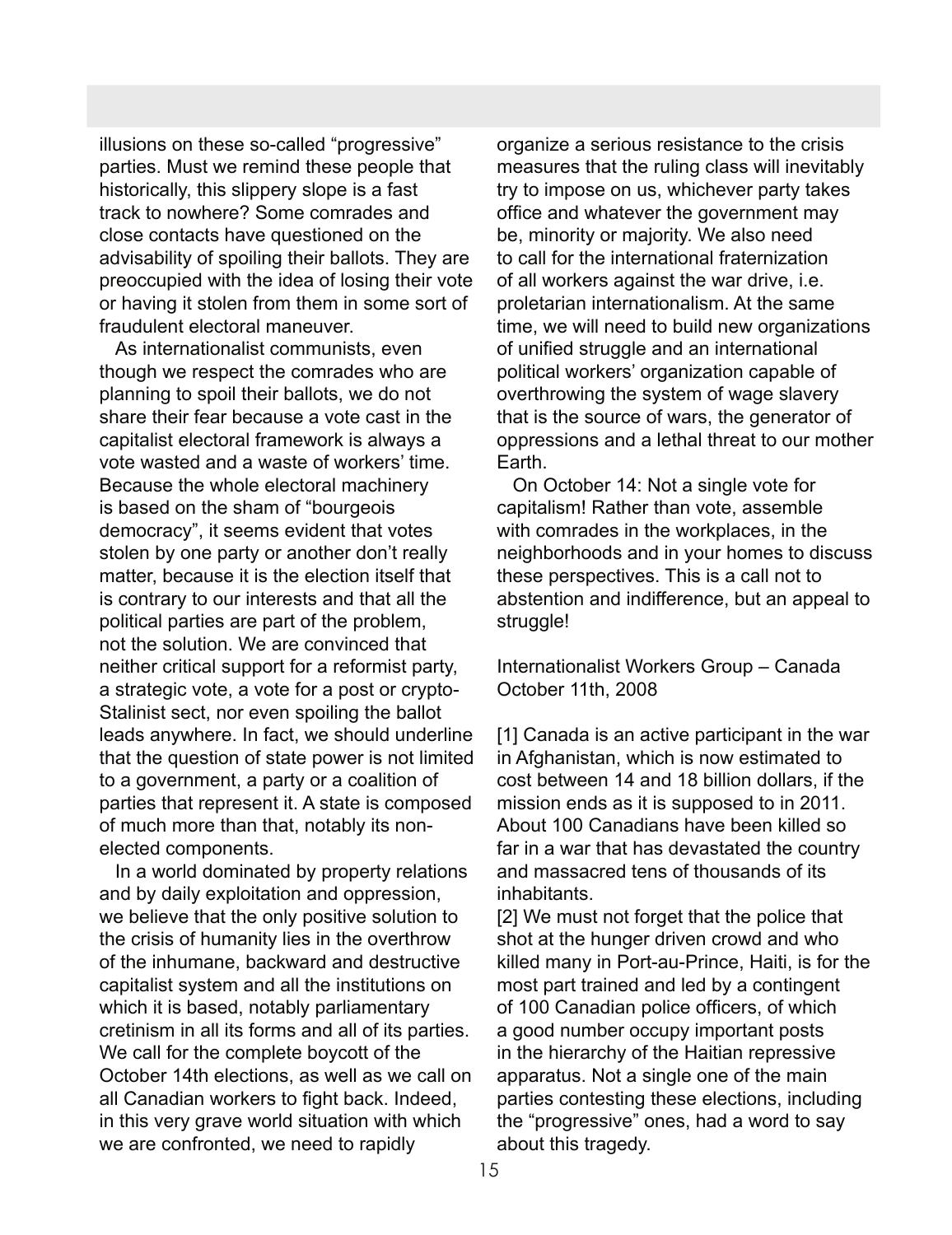[3] In the case of the Bloc, it is worthwhile noting that though it has always criticized cutbacks to unemployment insurance in Ottawa, it has always remained mute when similar cuts were made to the welfare roles and "benefits" in Québec. In the same way, it protested the Axworthy reforms in Ottawa, but not the Zero Deficit operation in Québec.

## *Janesville GM: The End of a Long Decline*

 Janesville GM is set to close its doors in January, 2009. In 1970, when its' workforce was at its largest, GM employed around 7000 workers at the Janesville plant.

 The regional economy is faced with a serious economic crisis, where the state teeters on the edge of bankruptcy and thirty regional banks having posted losses in the second financial quarter of 2008. Most spectacularly is the Marshal & Isley Bank of Milwaukee, which lost \$388 million dollars, more than all the other banks combined. [1] This was the product of their exposure to bad real estate boom related debt.

 At its peak, GM employed some 600,000 United Auto Workers union members. Today there are about 60,000 UAW members working for GM. The entire leadership of the UAW has been assisting in this process and benefiting from it at the expense of its diminishing membership. The payoff for them has come, among other things, in the form of the "Voluntary Employee's Beneficiary Association", where the union leadership was granted in the course of negotiating the poison contracts with the company, the health and retirement benefits that the automakers once provided and are now held by the union in the form of a trust they

can gamble on the markets. In this respect VEBA money will assure the apparatus the continuation of their own salaries. The power of the union, as personified in the likes of Ron Gettelfinger, is power delegated to the union by the capitalists themselves. It represents a form of capitalist management. The union has exacted the cost of its own survival on the backs of workers.



 Janesville used to be something of a company town with a local municipal government and police very close to GM employers. There was even a seven-hour sit-down strike in sympathy with the Flint Sit-down Strike, in 1937. During the Second World War the plant was converted to making artillery for the US Armed Forces. Workers at this plant have produced everything from tractors to artillery to SUVs.

 A history of production at that plant over the last thirty years is a history of periods of decline, followed by periods of drastic decline, even with the relative successes of production models like the Chevy Cavalier, Suburban and Tahoe. The peak period of production at the plant occurred in 1985, when workers produced 385,856 Chevy Cavaliers, Cadillac Cimarrons, CK pickups and GMC Sierras. When this plant was in its period of peak production, the size of its workforce was in its fifteenth straight year of decline.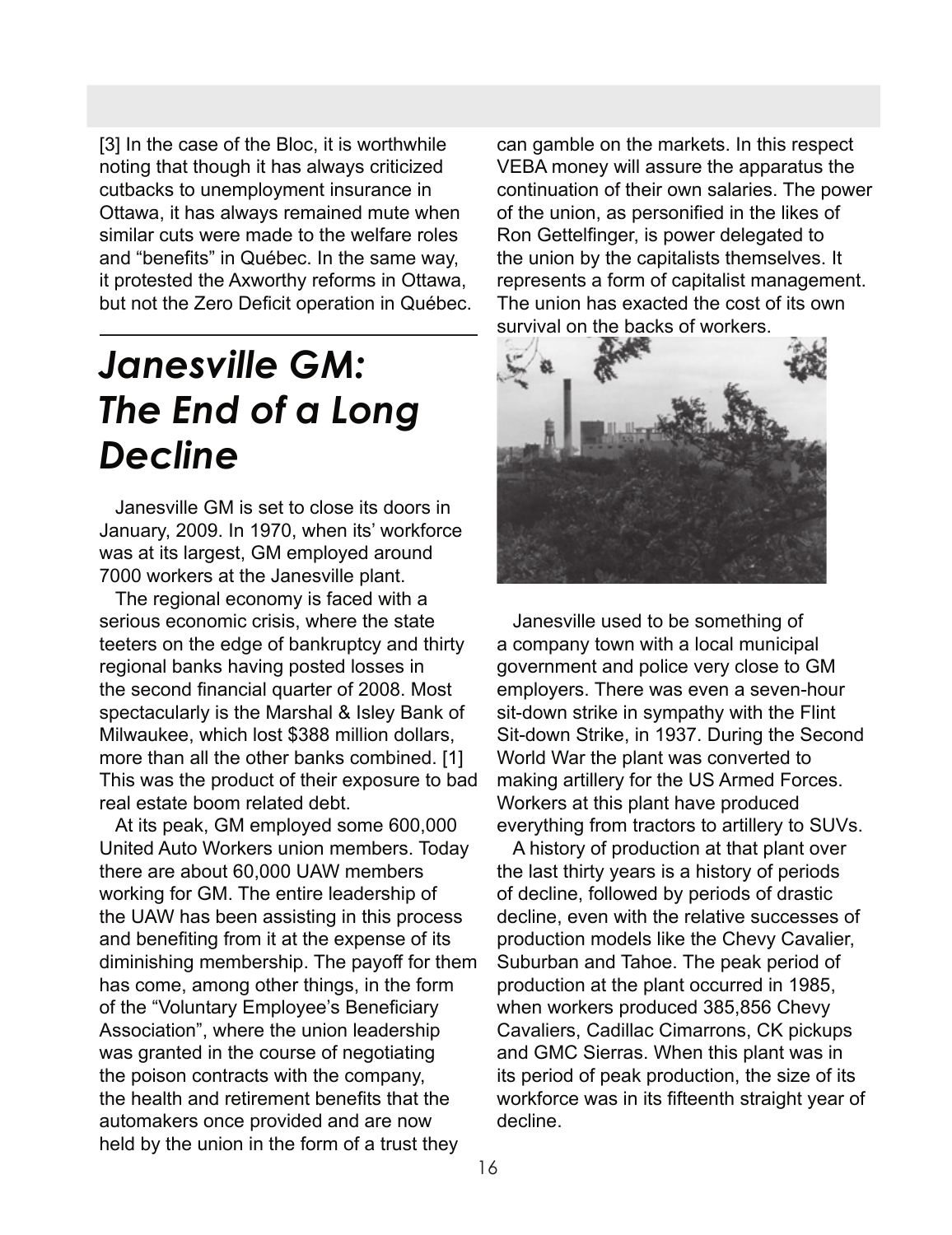The plant is commonly said to be one of the largest plants under one roof in the US. It is located near the major distribution hub of Chicago and is relatively close to the Detroit headquarters. Aside from GM, the next four largest employers in Janesville today are a health insurance company, the county government, the state government and a medical supply company. As of last April, Mercy Health System was the largest employer with 2,635 workers, the School District of Janesville has 1,515, the Rock County government has 1,189, and Lab Safety Supply has 920 workers. [2] These employers do not employ the numbers of workers or pay them what GM once paid its workers. Janesville is small, with an official population of 62,000 people. So this decline has produced a profound impact on people's lives and livelihoods and upon municipal services. GM Assembly plants in Toluca Mexico, Moraine Ohio and Oshawa Ontario are also slated to close; still further plants will have whole shifts eliminated. Everything is on the block and when those cuts are made the capitalists will shout for more.

 Some left groups would call for the nationalization of the auto industry. This course would no more assure job security than lighting a votive candle in a church. Neither nationalization nor privatization ever managed to halt or arrest Rover's decline as an auto manufacturer. Nationalization has never halted a declining rate of profit. That it is now no longer possible to produce anything at a plant the size of GM Janesville is a testament to inherent systemic failure and waste embodied in capitalism.

**Notes** 

[1] Balousek, Mary. 30 banks reporting losses. Wisconsin State Journal. August 28, 2008

[2] Bona, Thomas V. Janesville residents: GM plant's closure will hurt everybody. Rockford Register Star/BusinessRockford. com. June 3, 2008.

http://www.rrstar.com/archive/x670784803/ GM-could-announce-Janesville-plantclosure-today?view=print

## *Worker's Struggle*

AS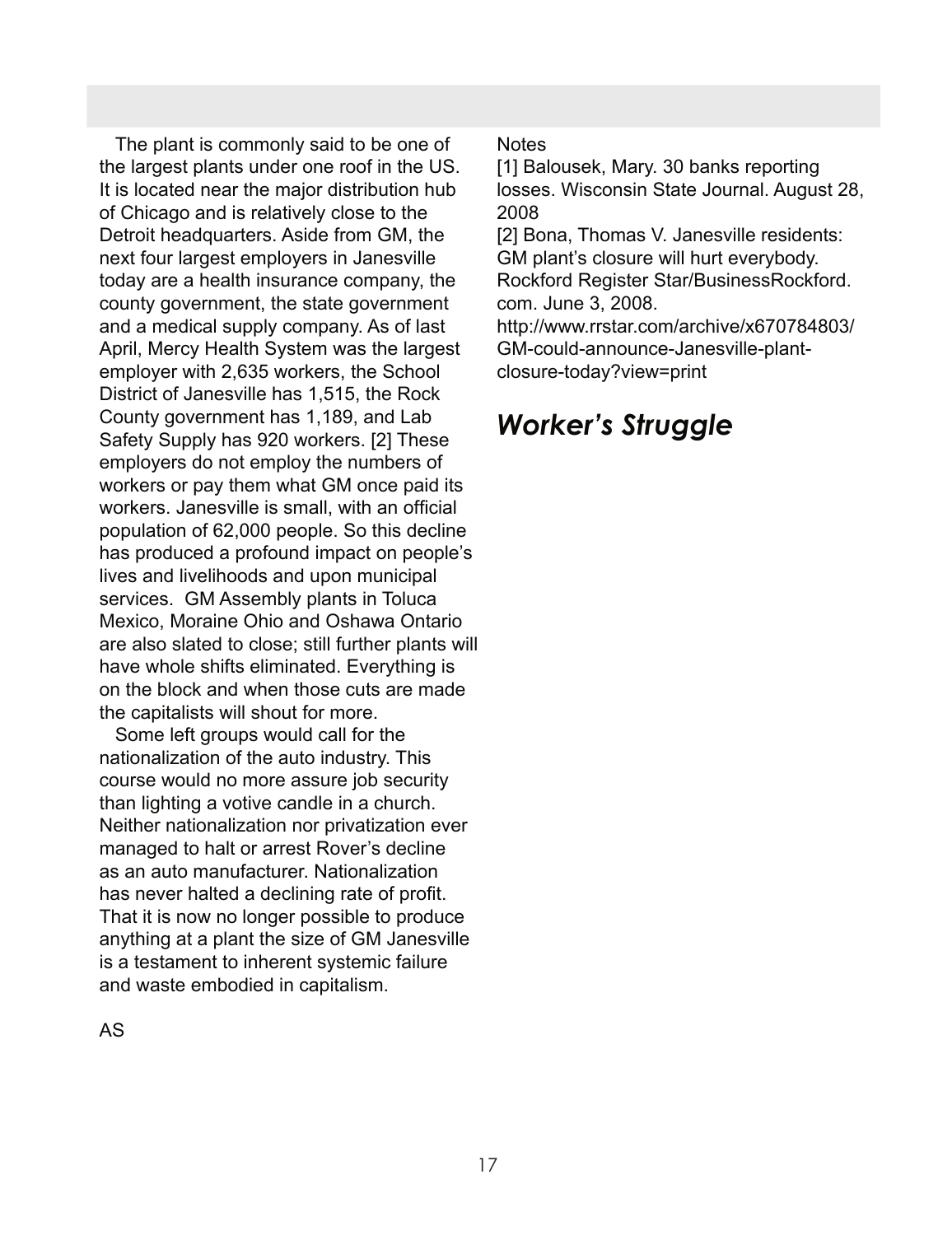### *While Union Leaders and Democrats Make Speeches*

Last August the final word went out that



*South Central Federation of Labor (AFL-CIO) President Jim Kavanaugh speaking October 2 at the Wisconsin State Capitol building. "Gingerbelle" and "Sweet Lorraine" referred to on the signs are the names given to their two newest multi-billion dollar papermaking machines.*

the Kimberly paper mill, built in 1889, was closing. The town of Kimberly, Wisconsin was named after the company and the family that founded it. Now the company, which has changed hands three times since the Kimberly-Clark Corporation, has ceased operations at the paper mill. The company, who owns four other mills in Wisconsin, cannot continue production profitably and thus must do as capitalists must do, stop production. Not only is production there unprofitable for the current owners, the Ohio based company NewPage, it would be unprofitable for the company even to sell the property and the machinery. From a capitalist point of view it is far better to let it rust in true "rust belt" fashion.

 October 2, the United Steelworkers of America local 2-9, held a rally for the mill

workers, their families and their supporters on the steps of the State Capitol building in Madison, calling upon the state government to pressure the company to sell or restart production. The speakers at the rally included two Democratic Party politicians from the House of Representatives, Rep. Tom Nelson of Appleton, and Rep. Spencer Black of Madison in addition to USWA local 2-9 president Andy Nirschl, Michael Bolton, USWA District 2 President, and Phil Neuenfeld, the Secretary Treasurer of the Wisconsin AFL-CIO. The unions and the Democratic Party are lining up to verbally support workers while doing nothing to stop the loss of 600 mill jobs.

 Unions target cheap foreign exports from illegal logging done in Indonesia as the culprit for why profits are so terrible that the company would rather let the place rust than produce anything at the mill or even sell it. The protest itself encourages workers to engage in magical thinking when it comes to petitioning "their" elected officials. Another company will face the same markets NewPage, Consolidated Paper, Repap, and Kimberly-Clark each faced in turn since Kimberly-Clark first sold the plant off in 1976.

 While targeting cheap imports, as the USWA do, the union diverts attention from the truth that lies at the heart of the mill closing. NewPage company spokeswoman Amber Garwood, stating company thinking on the matter, maintains that selling the mill is not an option because to sell to a competitor would overload the supply for the grade of paper produced there. In short, the company blames a flooded market and overproduction for the reasons the mill must close. Overproduction in this case is driven by a crisis of profit that could be seen coming into play openly every time the mill has changed owners. NewPage has also shut down its Niagara plant in the Upper Peninsula of Michigan, shedding the jobs of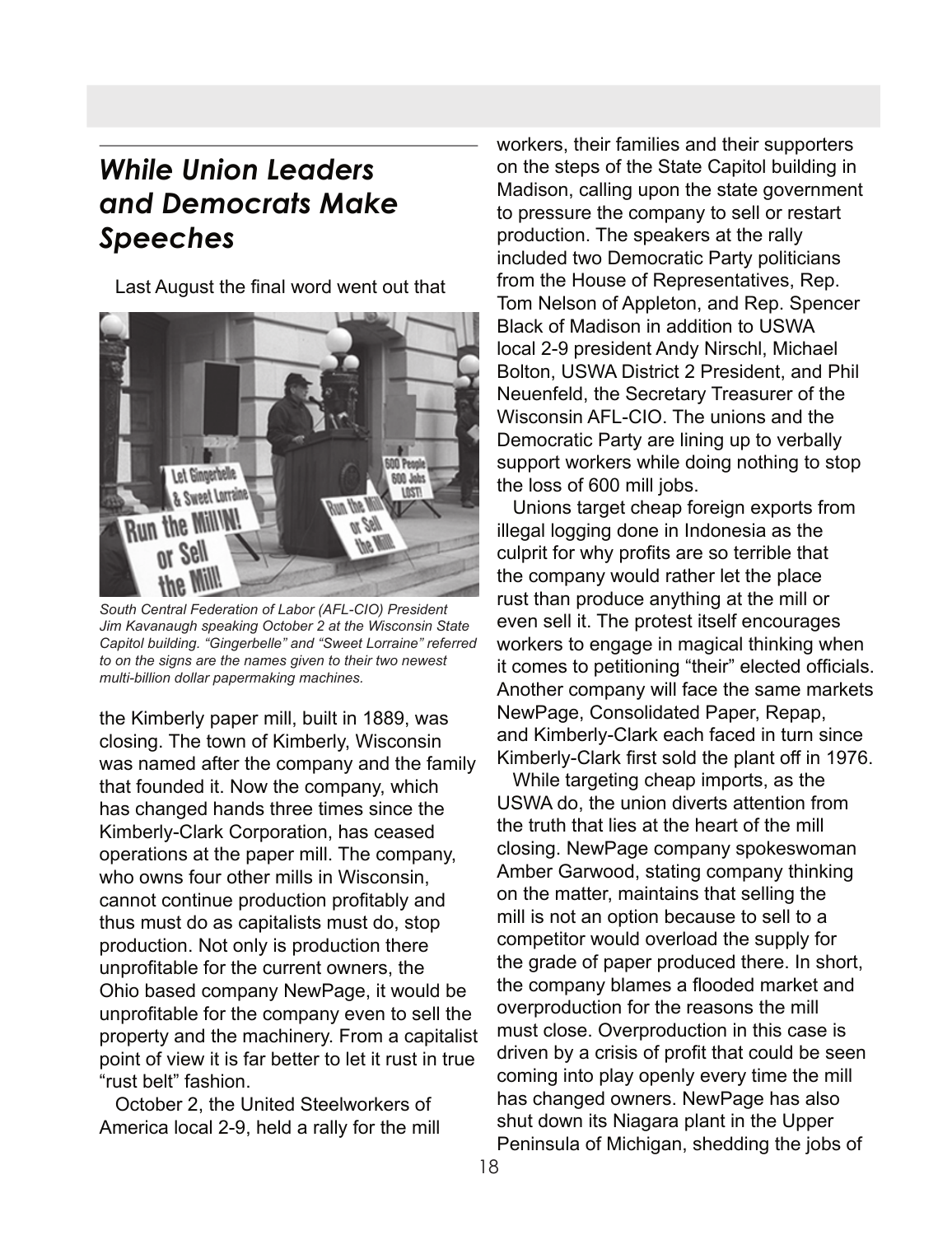some 319 workers in the process. NewPage still owns four mills in Wisconsin.

 An extraordinary amount of capital has gone into the two newest machines in the plant, which cost around one billion dollars. The company has long been buying pulp on the markets rather than producing its own fiber pulp. This had advantages when the prices on the markets for paper pulp were good, but now things have changed. Not the least of which are the prices of transportation and rising commodity prices. Kimberly-Clark went into crisis in the seventies and in 1976 it sold the place to a Montreal based company called Repap (paper spelled backwards). Repap bought the place and ran up huge debts by purchasing the newest equipment and set company production records. In 1989, Repap President George S. Petty began selling shares of company stock to Kimberly mill workers. The stock turned out to be a big loser and served to wipe out the retirement savings of many of the workers who were gullible enough to be convinced to buy the company's stock. In 1997, Consolidated Paper bought the mill, which was employing at that time a peak of between 1,100 to 1,200 workers. They again set production records for the mill. Consolidated then shifted all coated weboffset production (coated paper) to a mill in Wisconsin Rapids and shed 114 jobs in the process. In late 1999, Consolidated Paper sold its entire asset base to Stora Enso, a Swedish-Finnish conglomerate based in Helsinki. Stora Enso was then looking to break into the North American paper market. Stora Enso paid some \$4.8 billion for Consolidated Paper's assets and then sold it to NewPage for a mere \$2.5 billion. [1]

 Instead of calls to our government to take action, workers might be better served by calling on workers at NewPage's other mills to support them and go out on strike. If any one mill was shut down, workers

could respond by shutting the others down as well. Petitioning government officials to influence capitalists is humiliating. Workers' collective instinct to help each other to fight back in situations of plant closings is made meaningless by expecting the unions and the state to play a neutral or sympathetic role in defending their interests. One way to start putting real pressure on the mill owners would be to organize industry-wide strikes at all the mills, something neither the unions nor the state would ever agree to.



*Workers Rallying in front of Republic Windows and Doors in Chicago—December 2008*

Contrasted to this, the factory occupation by the former employees of Republic Windows and Doors was far less servile. The factory occupation by 250 in Chicago ended after five days this December with a minor victory for workers who managed to win around \$6000 back pay each, accrued vacation time, severance pay and two months of extended health insurance coverage. This was the first such factory occupation since the 1970s not the 1930s as many ill-informed media pundits had said. Unions and their leaders jumped forward to posture in support of the workers. Politicians like President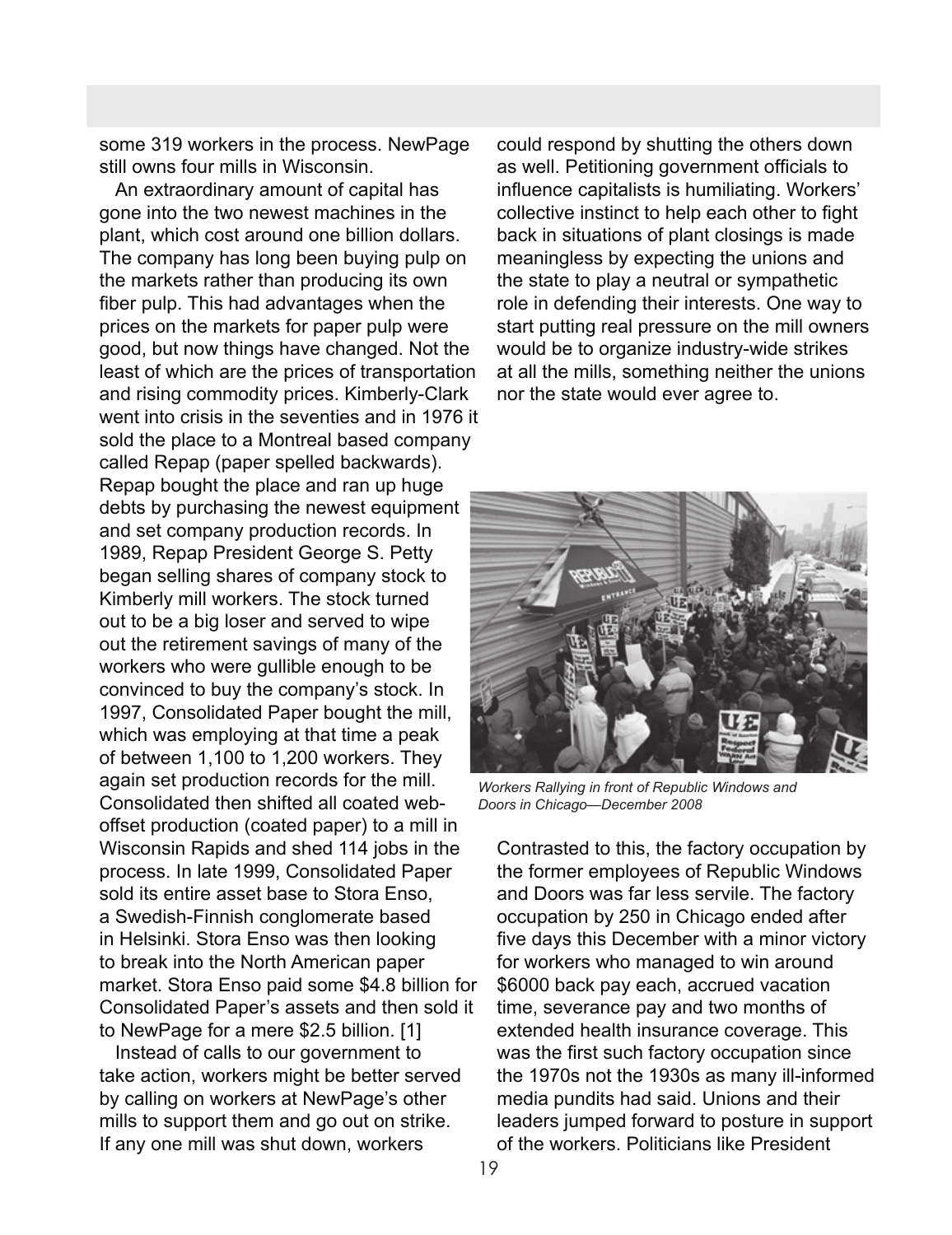Elect Barack Obama, Illinois Governor Rod Blagojevich, and Jesse Jackson all spoke in support of the workers and their struggle. These politicians certainly didn't suddenly start caring about the fate of a few workers. They were solely interested in containing the struggle and limiting it to the bounds of unionism and its masters in the ruling Democratic Party. Where were the national leaders of the unions in this struggle? Where was the Central Federation of Labor? They largely did nothing. The struggle gave a bittersweet victory to the laid-off workers while allowing the unions to pose, again, as defenders of workers.

 No victory was expected by the workers that started the occupation. Republic Window and Door workers instead expected to be hauled off to jail, not to gain national notoriety or win even the smallest victory. Such a struggle, if it began to break free from the union orbit and started to move to actually take over the factories, would be a more concrete way of saving jobs. The unions and politicians during the struggle actually did very little for the workers. Even in a victorious struggle union apparatuses do little more than negotiate the sale of labor power with the capitalists, which is why capitalists won total control of the unions over the course of the first decades of the twentieth century. Where the legalistic statements by union officials and "sympathetic" politicians contrasted with statements by workers it was almost possible to believe that they were talking about two different strikes. The basic difference between the union labor management apparatus and the workers was quite clear. Democrats may make speeches and unions may bargain "the best possible" deals with the capitalists, but it is workers that have to actually wage the struggles from start to finish. As workers gain experience in struggles and they see them happening, they

may hopefully gain the confidence needed to keep struggling, if it goes far enough it might break free from union and Democratic Party control. The unions however will seek to promote this and use it to their advantage as a token struggle that makes the unions look good without sacrificing much on the part of their union leaderships. This struggle highlights the latent strength of workers and their will to resist even where their "leaderships" have an almost unbroken track record of betraying them for the last thirty years. When workers gain enough confidence in their strength take up struggle on their own behalf even a simple old strike tactic can take on threatening proportions in the minds of the capitalists.

 For workers, who naturally want more than just severance pay, this struggle is a starting point. Ultimately, however, workers will have to do more than wage a defensive struggle bounded by the unions and the ruling parties. They will have to gain confidence in their own power, build their own revolutionary party and wage a death struggle against the system that exploits them and then throws them away.

### AS

### **Notes**

[1] Bach, Pete. NewPage unlikely to sell Kimberly mill after Sept. 8 closing. Green Bay Press Gazette. August 26, 2008 <http://www.greenbaypressgazette.com/ apps/pbcs.dll/article?AID=/20080826/ GPG03/808260559>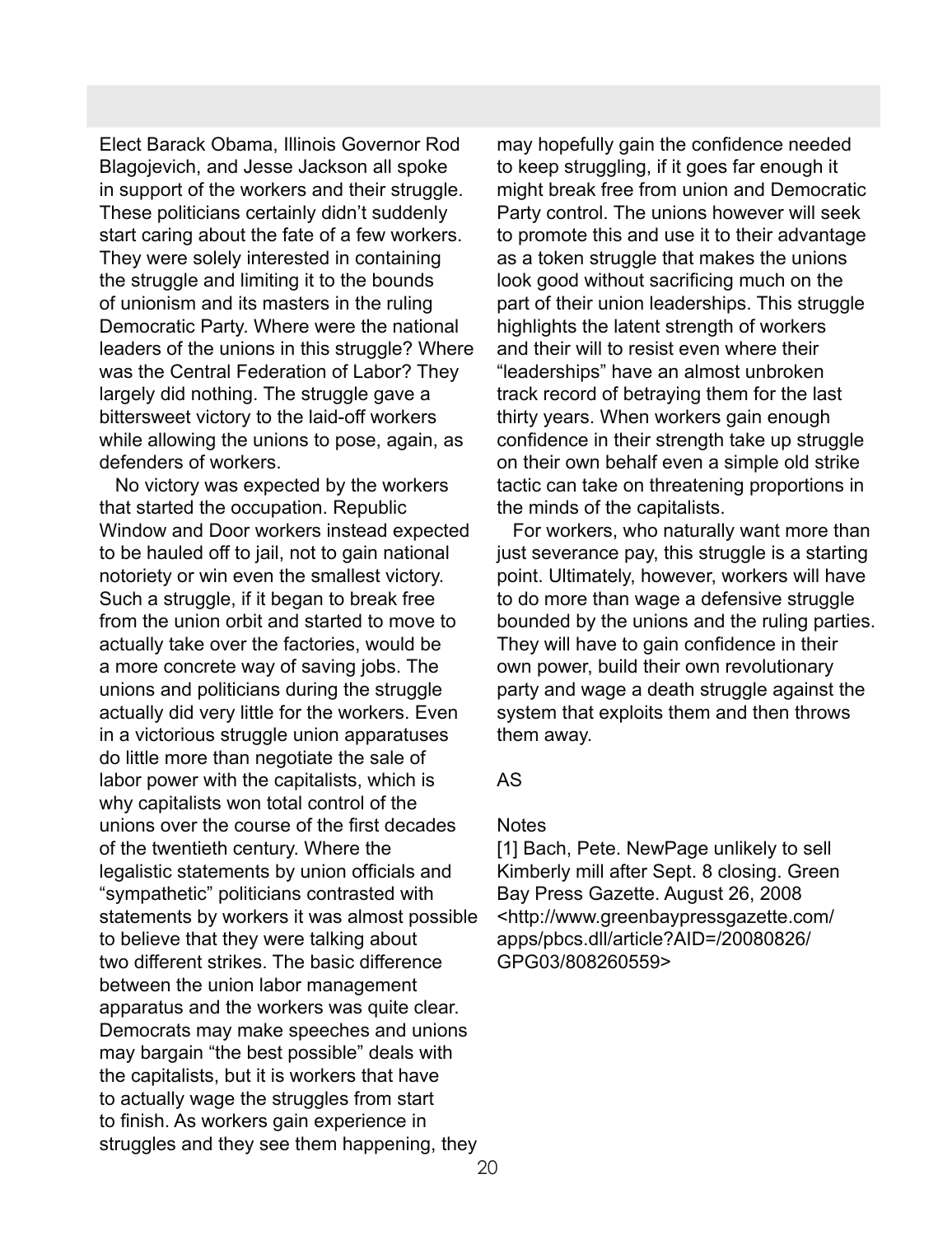## **On Certain Recent Developments in Canadian Trade-Unionism**

 Last April 28th, the Canadian Auto Workers (CAW) announced that they had just signed an agreement in principle with Ford, renewing the collective agreement for three years, five months before the current one was to expire. This agreement provides for a three year wage freeze, a freeze of the cost of living allowance for four years, the loss of 40 hours of vacation per year, a reduction in pensions, cuts to drug insurance and other health programs and perhaps worst of all, it puts in place a two tier system by which new employees will start working at seventy percent of the base salary and will only receive the base salary itself after three years of work. Also, certain clauses open the door to new layoffs, which is a bad omen in an industrial sector where layoffs are the order of the day and are splashed regularly over the economic pages of the major media. Witness to this on May 12th, while it was also in negotiations for the renewal of the collective agreement with the CAW, General Motors announced that in the second trimester of 2010, it would close down its transmission manufacturing plant in Windsor, Ontario, thus throwing 1400 workers into the streets of a town already suffering heavily from an unemployment rate of eight percent. In the last two years alone, this once prosperous town which used to be called "Motor City" or the Canadian Detroit had already lost more than two thousand five hundred jobs, including more than two thousand in its Ford and Chrysler plants. Finally this "master contract" concluded with Ford and which is traditionally also agreed to in principle by the other two members of the "Big Three" (General Motors and Chrysler)

also contains clauses which progressively transfer the administration of the pension fund to the union, which will gradually become its sole owner and manager and thus in charge of future cuts that are likely to happen. Buzz Hargrove, the head of the CAW, whose tremendously inflated ego sometimes reminds us of a certain Louis Laberge [1]—and who not ten years ago was still the hero of the Canadian capitalist left – congratulated himself for having limited the damage, notably with the two tier system, compared to his American "brothers" in the UAW. But Hargrove benefited from a clear advantage over his fellow bureaucrats of the American union since health insurance is covered by the state in Canada, which is not the case in the United States where the three automobile giants have to contribute a good part of the cost which represents a considerable percentage of their manpower expenses. Despite these huge cutbacks and the unprecedented resistance from the workers of Ford Canada (a notable example would be the rejection by 56% of the workers at the major plant in Oakville near Toronto), the union and the company were able to push the agreement through by way of blackmail, lies, maneuvers and threats. But why do we say "the union and the

company"? We will use two recent examples of corporate/union collaboration to explain why we associate them in such a negative manner.

 Let's first examine the case of the ArcelorMittal Dofasco steelworks in Hamilton. During the thirties, in the heroic years of Canadian trade-unionism, the owners (the Sherman family) did everything they could to crush one of the first steelworkers unions that had briefly established a foothold at Dofasco. It was a period marked by great struggles for union recognition. We need only refer for example to the great Kirkland Lake miners' strike of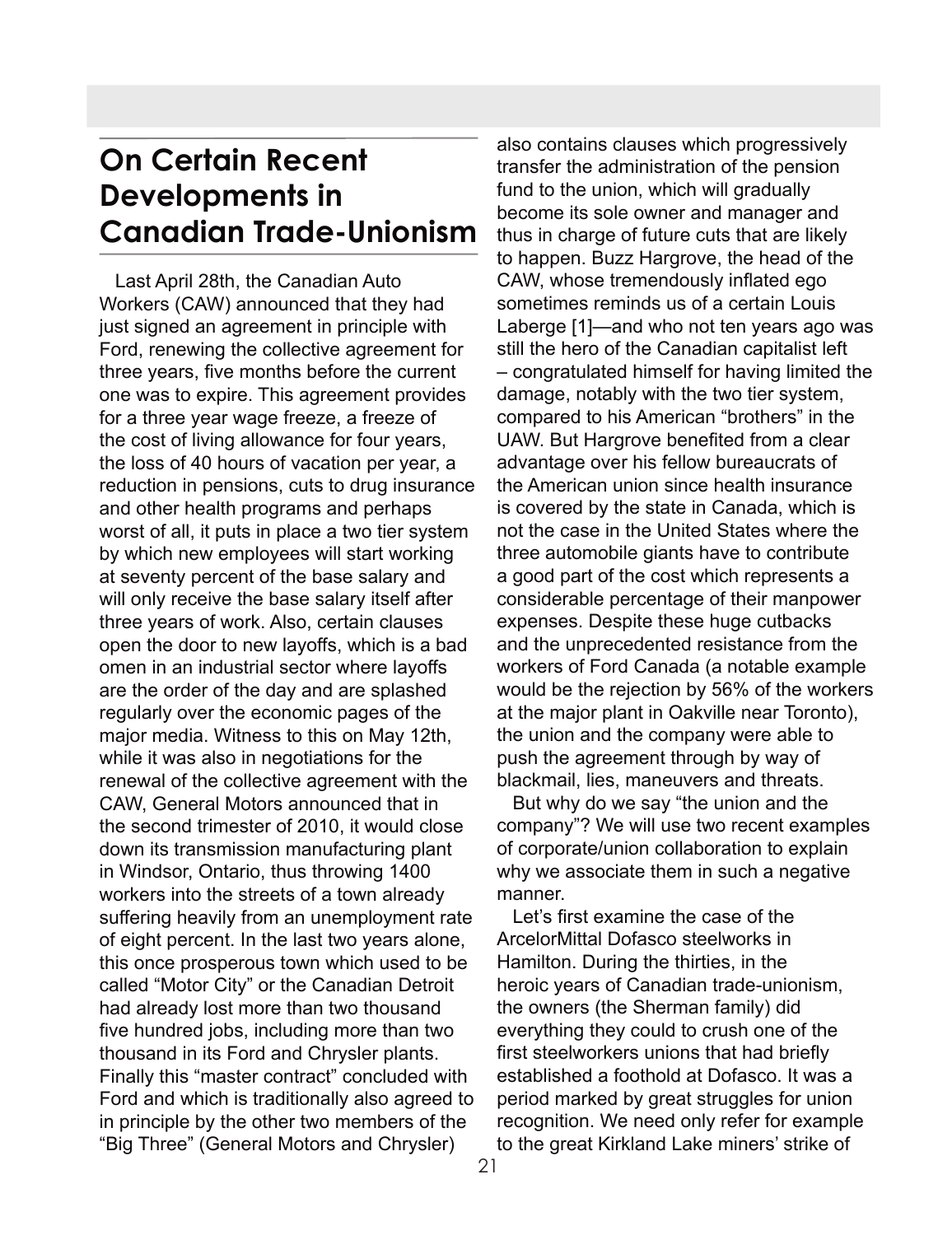1941-42, which rallied thousands of hard rock miners against an alliance of greedy mine owners. The Kirkland Lake miners were ultimately defeated and the town of Kirkland Lake never really recovered from the conflict, but a majority of the ruling class was shaken enough by this strike, as with many others of the same kind, that they came to the conclusion that they might be better off recognizing a role for the unions in labor relations. And in fact less than a few years later the unions made their entry with little fuss or major confrontation into the mines of Kirkland Lake as they would also do so in thousands of other mines, factories and other workplaces across the country. But the Dofasco owners were of the old school. They fought like hell throughout the 20th century and successfully beat back all attempts to establish a union at their Hamilton facility. Dofasco was the anti-union bastion in the union town stronghold of Hamilton. Or at least until the 20th of March of this year, when the local newspaper The Spectator announced the unimaginable: the company was openly inviting the United Steelworkers of America to meet with its 4000 employees directly on the shop floor to invite them to join their union! Moreover, Andy Harshaw the vice president of the company circulated a letter to all the workers in the plant saying that he "strongly encourages consideration of the union offer". The understanding between the company and the union openly aimed to favor the unionization of the facility as is the case in the United States between the United Steelworkers of America and ArcelorMittal regarding their 16,000 American employees. However on March 27th, Wayne Fraser, the Steelworkers director for the Atlantic/Ontario region, issued a press release announcing the failure of this joint union-corporate operation. The ArcelorMittal Dofasco workers had in majority refused to join this very strange unionization drive.

 But there is something stranger still in the Canadian trade-union landscape today. We refer to the agreement concluded between the CAW and the Canadian auto parts giant Magna, owned by the Stronach family. With this agreement, named "Framework for Fairness", the Stronachs have invited the CAW to "organize" the 18,000 people working in their 45 plants. This agreement has now been ratified by a crushing majority of the CAW council. The agreement provides for the election of a single candidate to the post of Employee Advocate, chosen through a nomination process of candidacy and selection, which for the moment is totally incomprehensible. These employee advocates would then form a union council for all of the concerned factories and would directly elect their executive officers without any form of candidacy or direct elections by the grassroots. The whole project aims to develop "non-antagonistic" relations with the bosses. The agreement would ban the right to strike or lockout and all disputes not resolved by negotiations would be submitted to outside arbitration, i.e. the state. We are now very far from the epic struggles of past decades that sought to force union recognition on the bosses. Something has changed in the exploitation system, but unfortunately the capitalist left as well as the vast majority of workers have not caught on to it yet, at least not as much as the majority of the capitalists and their state has. Our exploiters have no doubt read with interest Buzz Hargrove's 1998 book, Labour of Love. In this book, Hargrove reveals the secrets and is very honest in his description of the theory and practice of trade-unionism in this epoch of state capitalism and monopolies: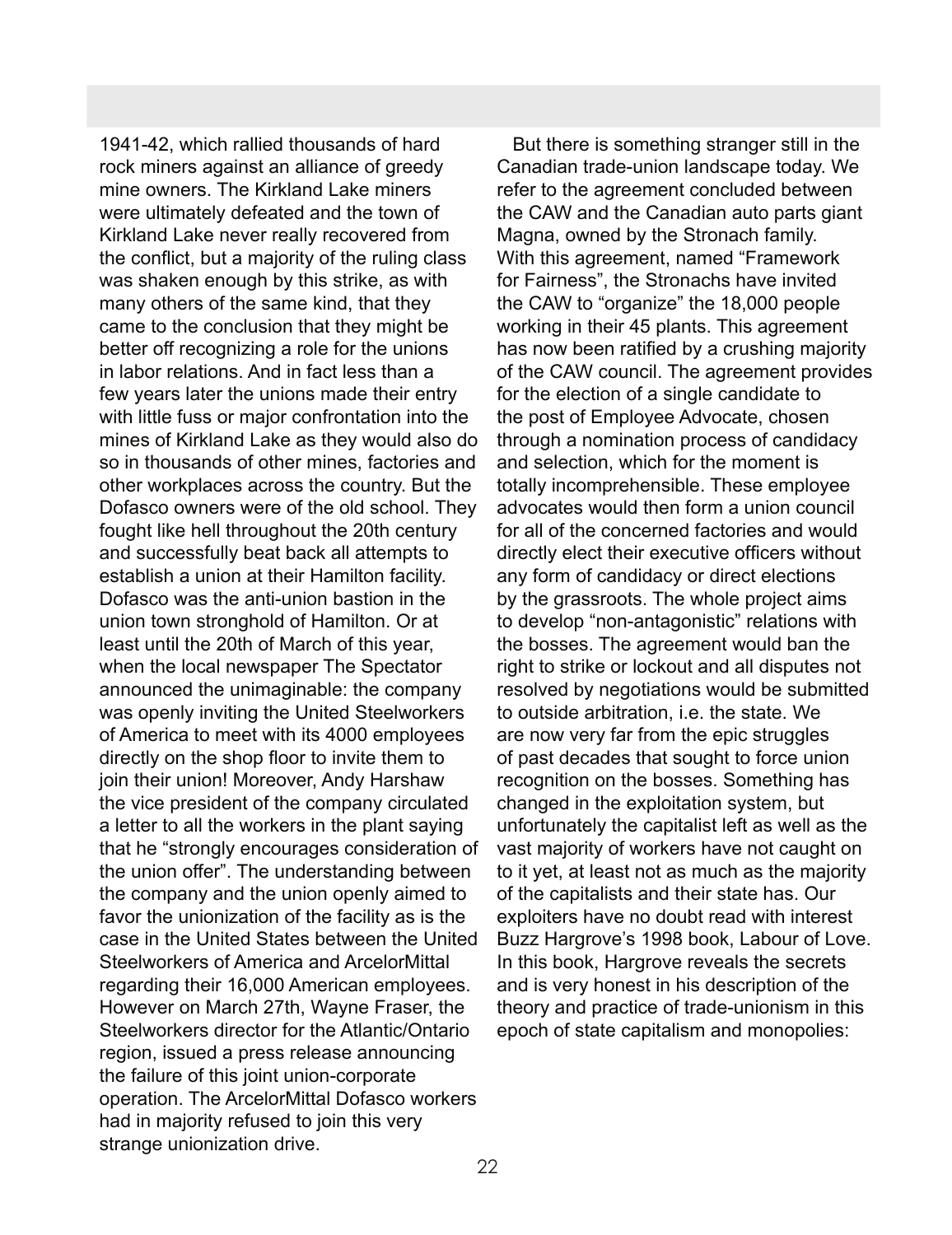*\*"Unions probably prevent more strikes than they precipitate". (...)"Good unions work to defuse that anger – and they do it effectively. Without unions, there would be anarchy in the workplace." He concluded his tale with an appeal to his capitalist partners and their mouthpieces: "If our critics understood what really goes on behind the labor scenes, they would be thankful that union leaders are as effective as they are in averting strikes. In my view, the wonder of the collective bargaining process in Canada is that we have so few strikes."*

 The vast majority of the ruling class in Canada, as in other countries, have understood Buzz Hargrove's message. From the workers defense organizations that they were at their inception, the trade unions were called to become in the imperialist stage of the wage slave system:

"...an essential tool for the preservation of capitalism and thus to assume the precise functions of a state organism" [Conference on the trade-unions of the Internationalist Communist Party of Italy, 1947].

 In short, trade unionism has become a cog in the mechanism of our exploitation.

Internationalist Workers Group (Montreal)

### **Notes**

[1] Quebec labor bureaucrat who ruled the Quebec Federation of Labour for more than a quarter of a century. See Not a Single Tear! , Internationalist Notes, November 2002.

\*[*editor's note: This is wholly in line with many similar statements from union leaders in the US, from John L. Lewis to Andy Stern*] **The Bureau After 25 years: Balance Sheet and Perspectives Presented by the comrades of the Internationalist Communist Party (Battaglia Comunista) to the Bureau meeting of May 10th 2008 and amended by the meeting**

 The Bureau has now existed for 25 years, long enough for us to draw up a political balance sheet and to attempt to identify its achievements and strengths, but above all, the limitations of this experience. We don't intend to hold a celebration for reaching a quarter of a century as for revolutionaries it is our duty to read and interpret the ever more complex reality which capitalism lays before us and to seek at the same time to represent a reference point for the continuously pummeled international working class.

 A revolutionary vanguard, which doesn't critically review its own experience is not worthy of the name and is destined to be swept away in the contradictory dynamic of capitalism. Only twenty five years have passed but all the changes in international imperialist rivalries, in the composition of the world proletariat, and in the disappearance of revolutionary vanguards of the so-called proletarian political camp, which have taken place makes it seem more like a century. Today the IBRP works in a totally different context from the period of its birth so for this reason we consider that a fundamental and thorough evaluation of our experience is essential in order to give a new impulse to the activity of the International Bureau.

 The International Bureau was formed as a common initiative of the Internationalist Communist Party (PCInt – Battaglia Comunista) and the Communist Workers Organisation (CWO) in 1983. The idea of giving birth to an international organization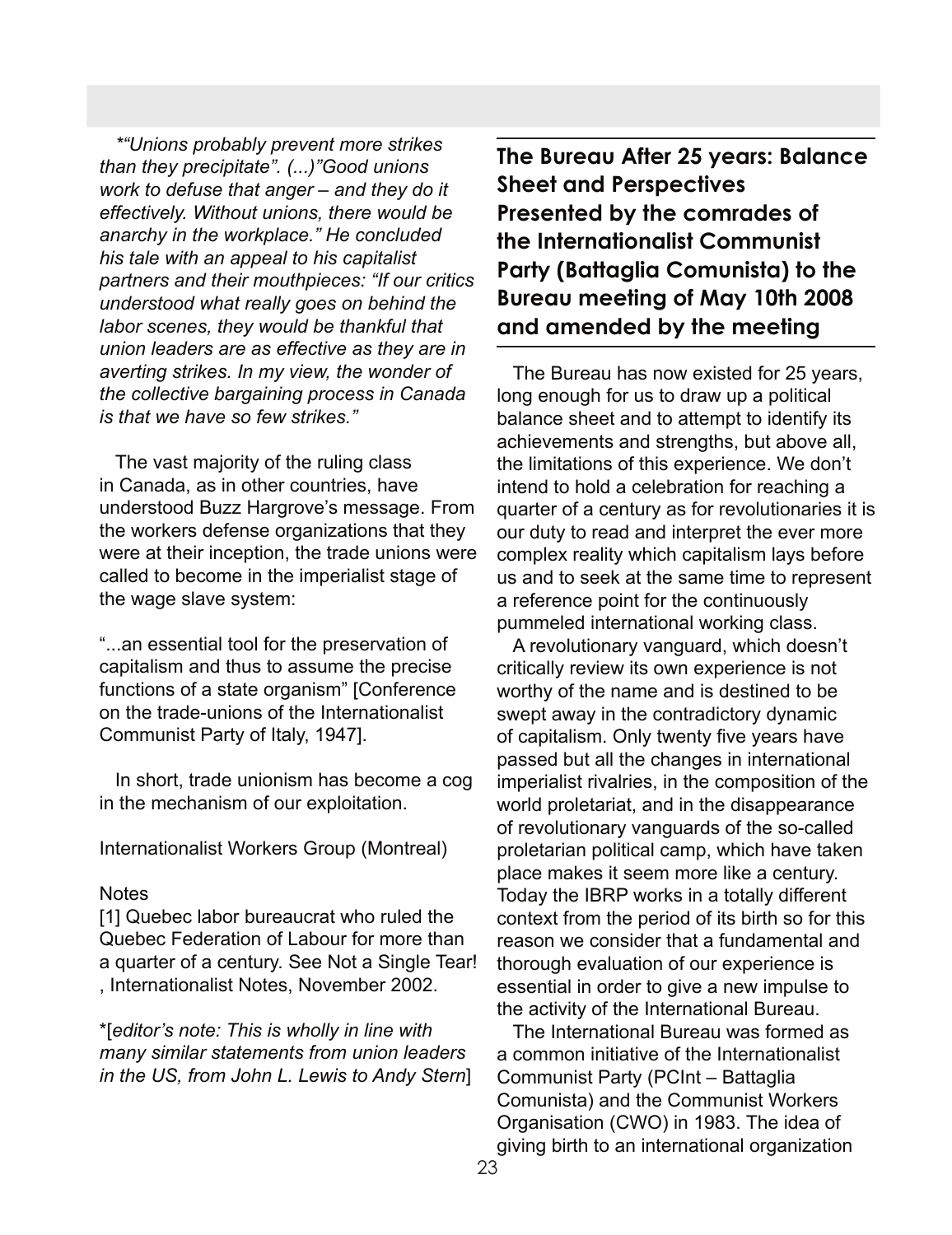did not come from nowhere but matured in the course of the international conferences called by the Internationalist Communist Party in the second half of the 1970s. If the discussions which took place in the course of the first three international conferences allowed for a complete political clarification on our side, it also underlined a clear methodological divergence in analysis and perspectives with the other groups participating in this international initiative. The tendency towards a common political activity between the two organizations, the PCInt and the CWO was plainly seen in the Third International Conference when the seven discriminating points (now enshrined in the Bureau's Platform) for participation in future conferences were fixed. These qualifying points went from acceptance of the October Revolution as a proletarian revolution to the rejection of any political line which subordinated the proletariat to the national bourgeoisie, up to the acceptance of the principle according to which the international conferences were seen as an important moment in the work of discussion between the different revolutionary groups with the final aim of contributing to the formation of the future international party of the proletariat. These points were the basis for the Fourth International Conference, which was attended by the PCInt, the CWO and the Iranian Supporters of the Unity of Communist Militants. Whilst the latter falsely, as it later turned out, claimed to defend the discriminating points established by the first three conferences, the discussion became one which consolidated the methodological confluence of the CWO and PCInt in attempting to unravel the contradictions of the SUCM. This failed and the latter went on to join in the ultimately abortive attempt to found a Communist Party of Iran based on a bizarre kind of humanized Stalinism. The PCInt and the CWO now considered

the experience of the conferences was over and it was now time to make a qualitative leap in the nature of discussions between revolutionaries. This qualitative leap gave birth of the IBRP.

 If the international conferences had the merit of breaking the deafening isolation to which the various anti-stalinist groups which claimed to be revolutionary and Marxist had succumbed, on the other it showed up profound differences between the participating groups, in particular between the PCInt and CWO, and the ICC. At this point to continue organizing international conferences would not have led to political clarification but would have perpetuated a sterile and academic discussion between organizations which were politically very far apart. The International Bureau for the Revolutionary Party was formed with the clear aim of trying to establish in an international context a reference point for those sharing the perspective of the need to build an international party of the proletariat.

 To understand the expectations which animated the early years of the Bureau it is important even if only in condensed form to remember the international context in which the Bureau was formed. At the beginning of the Eighties the imperialist framework was still the bipolar set up formed at the end of the Second World War with the USA leading one side and the Soviet Union the other. The economic crisis, which had affected the entire capitalist system, had started at the beginning of the Seventies and was made explicit when the US Administration broke the Bretton Woods Agreement. The bourgeoisie responded with a massive restructuring of its industrial apparatus. In every major advanced capitalist country important sections of the working class were expelled from production to join the ranks of the unemployed. If on one side the bourgeoisie, in order to face up to the crisis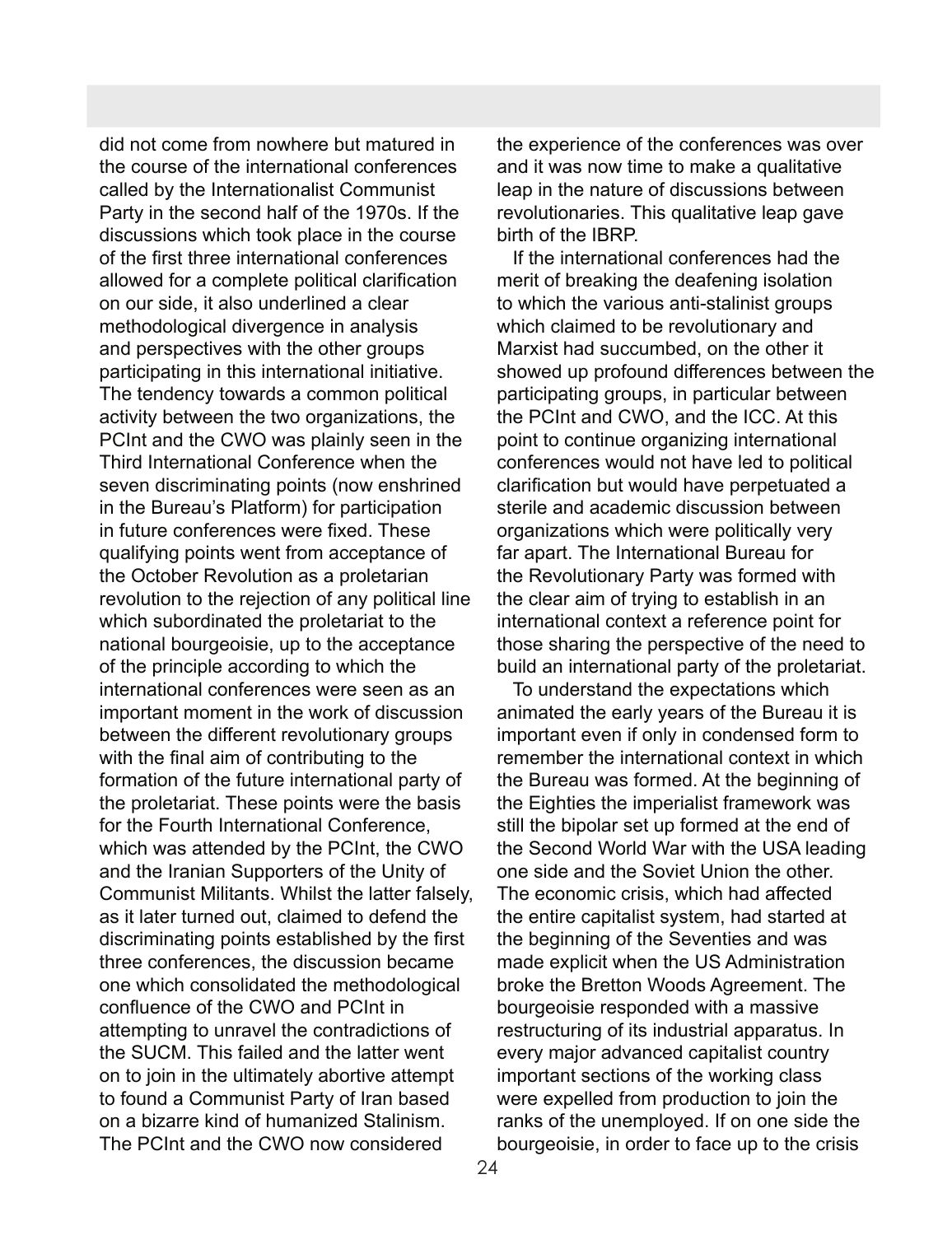brought about by the fall in the average rate of profit, and in order to recover some marginal competitive advantage restructured manufacturing industry, on the other, in the UK and immediately afterwards in the USA a new phase opened in which financial activity took on a central role. This brought about a massive break in the system of fixed exchange rates freeing the movement of capital on an international scale and thanks to the global standing of the dollar the USA played a fundamental and central role in monetary and financial circuit. From being the world's leading creditor country the USA was transformed, in the space of a few years, into the most indebted country in history. Such a process was made possible by the function played by the dollar and allowed the USA to enjoy the financial revenue needed to compensate for the low rate of profit in its productive activities.

 Despite the massive attacks on its living and working conditions on an international scale, the world working class has really only been able to express itself in very few struggles. The British miners' strike in 1984-5, the Polish strikes, and the Spanish dockworkers strikes, are amongst the most significant episodes of real opposition by the international working class to the attacks launched by capital in the Eighties. But such episodes, though important, were unfortunately isolated in their national, or even sectional, contexts. And it could not have been otherwise given the lack of a clear revolutionary reference point inside the class. In this largely passive framework, despite the massive attacks on the working class, the Bureau in its early years had its analysis of the economic crisis confirmed, and its organizational structure, though tiny, was consolidated. Subsequently the relationship between the two founding organizations was reinforced but at the same time the numerous contacts with other groups during the Eighties and the early Nineties weren't translated into a shared acceptance of the political platform of the Bureau and thus to their adhesion.

 From its formation the two organizations, which founded the Bureau have made it clear that the Bureau did not claim to be the international party of the proletariat but neither are we a mere academic discussion circle. It follows from this that the activity of the Bureau, in total coherence with its Platform and its own strategic aims, has always aimed to encourage discussions between different groups at an international level, concretely aimed at the rebuilding of a real revolutionary international party. The entire activity of the Bureau, though not claiming to be the party nor the original nucleus of the future party has been taken up with the theoretical and political debate with other groups. International correspondence in various languages, meetings and discussions with elements who have contacted us and the publication of an English review Internationalist Communist (though unfortunately now suspended for financial reasons) have been for many years our daily work. Despite the best efforts of our comrades – and in this regard we should remember the immense international work carried out for very many years by our unforgettable and unforgotten Mauro—the results were not exciting. For a whole historical period we could record no new adherents to our organization. Only toward the end of the Nineties did new elements enter the Bureau, adhesions which were almost always on an individual basis or by groups of very small size. In any case these are positive signs, which have to be noted and which must push us in the direction of a continuous improvement in our political activity.

 But the new adhesions in France, Germany and North America are not enough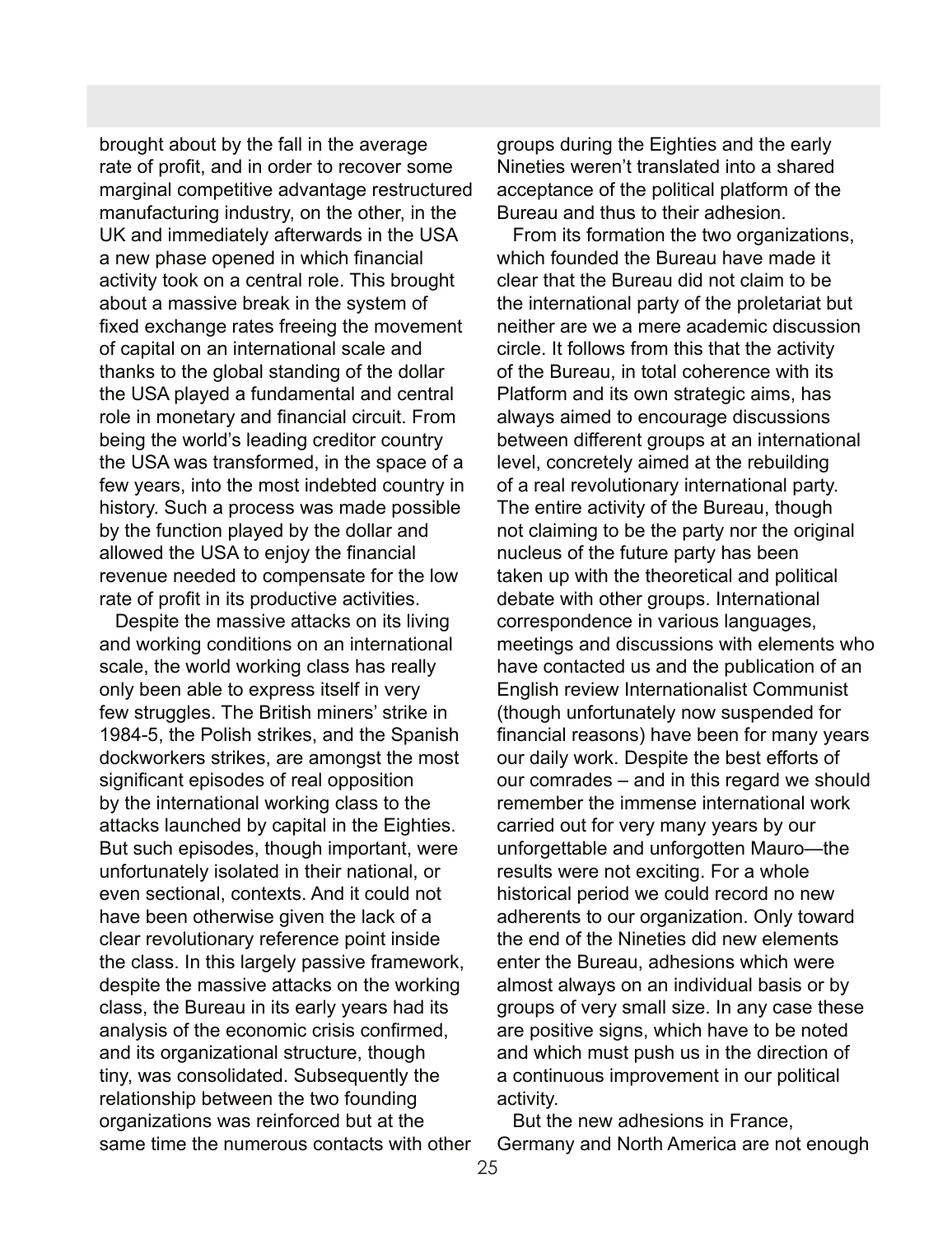to enable us to draw up a positive balance sheet of the last twenty-five years of the Bureau's existence. We have had to face many difficulties and in recent years largely by virtue of the worsening of the international capitalist crisis, it has become more obvious that our political actions don't in the least correspond to the present conditions of class struggle.

 The difficulties of the Bureau in widening its own base can be explained by various factors. In the first place it is once again necessary to underline the passivity of the world working class in relation to the depths of the attacks it has suffered from the bourgeoisie in the last few decades. The devastating attacks launched by the bourgeoisie against the world working class has led to episodes in which the class has occasionally become the protagonist of struggle. The most important of these was certainly those where we saw the Argentine working class taking up the fight at the beginning of the new millennium. However the scattered revolutionary vanguards, amongst them the Bureau, pay a very high price in terms of the impact of their political actions due to the totally overwhelming power of the bourgeoisie, a dominant class which has succeeded in making the workers pay the costs of its own crisis without having to face a proletarian counter-attack. The largely passive working class accentuates the difficulties of revolutionary activity in linking up with the working class pushing it into a distant corner, unable to make an impression in this permanent class conflict.

 A second fact, which we shouldn't underestimate, is the impact that the collapse of the USSR has had on the various international revolutionary groups. Following the demise of the Soviet Union and the collapse of "really existing socialism" even some groups of the communist left have been buried in the rubble of this collapse.

Some had made anti-Stalinism their sole reason for existence and so lost their political identity and their reason to exist. It has also made itself felt in the so-called proletarian political camp, which was already in crisis at the end of the Eighties through the theoretical and political inadequacy of some of its formations. Finally the worsening of the economic crisis has brought the scattered revolutionary vanguards face to face with notable theoretical difficulties in understanding the contradictory dynamics of modern capitalism. Many groups, in an attempt to understand the crisis of the cycle of accumulation which started in the Seventies, have returned to the methodological schema used to analyze the Great Crash of 1929, not taking into account the fundamental differences which exist between it and the present day situation. When things turn out differently the difficulties begin and that is what has happened to some of the groups of the exproletarian political camp who, over time, have disappeared

 The disappearance of elements which should have been our possible interlocutors in the perspective of growth of the Bureau force us to rethink our role, which cannot be that put forward when we were founded in 1983. This is a task, which has become more serious and unavoidable through the advance of an economic crisis which has no equal in the modern history of capitalism.

### **Perspectives The Sub-prime Crisis**

 It is now obvious that the mortgage crisis is going to be a protracted one that it will have repercussions throughout the entire world economy. Recently even the World Bank, the International Monetary Fund [IMF] and the G7 Finance Ministers, have all recognized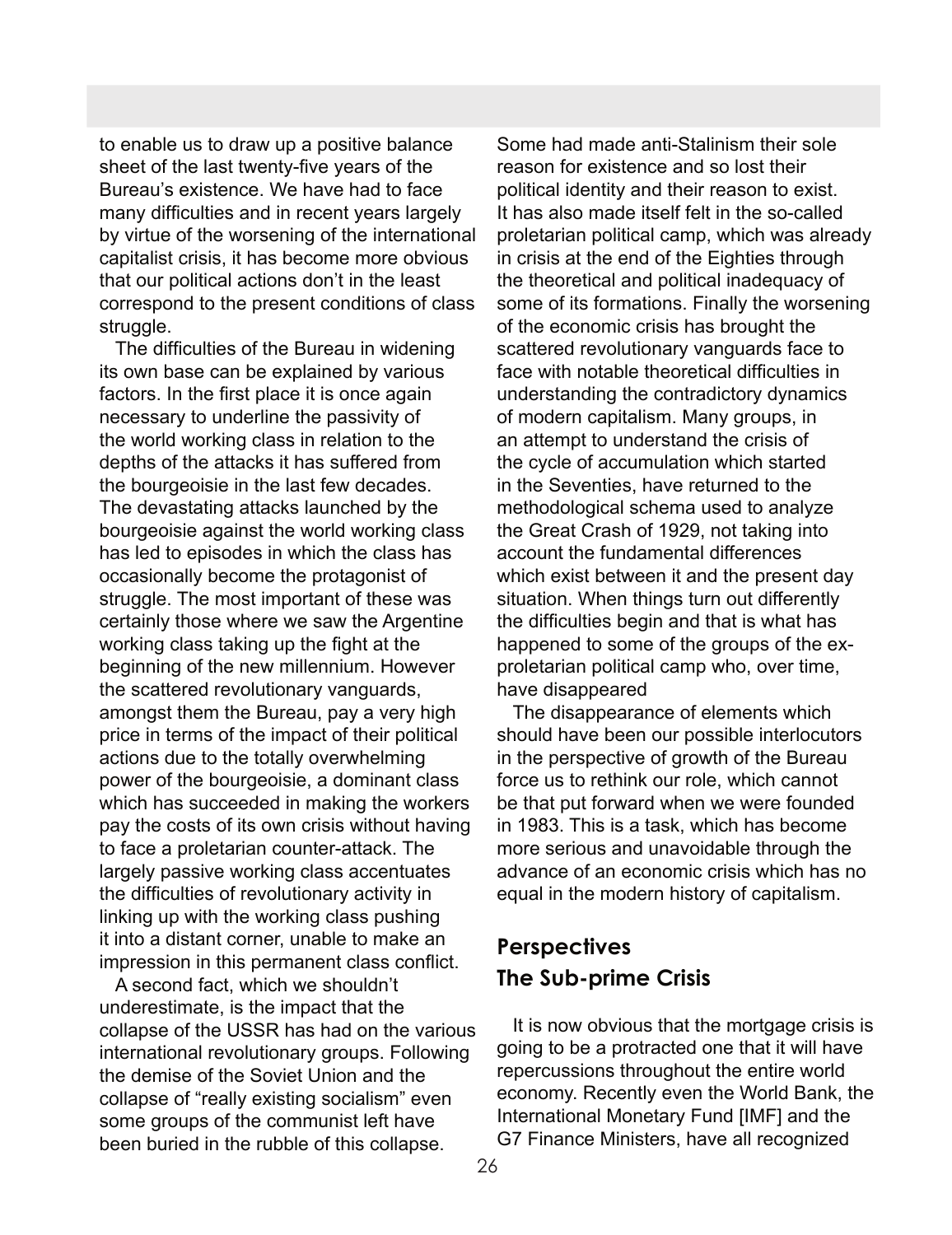this. Estimating a current loss of \$1000 billion, the IMF has predicted that this crisis will go on throughout 2008 and into the first half of 2009. The European Central Bank [ECB] is more optimistic, predicting that the crisis will be over by the final quarter of this year. Basically all the economists and bourgeois analysts are agreed that, despite the seriousness of the crisis, it can be overcome through an opportune maneuver or two in monetary policy by central banks,

and by new regulations, which set limits on the uncontrolled production of fictitious capital. For bourgeois economy in fact, because in the present stage of capitalist development production of surplus value takes place in the phase of circulation of capital and not in that of production of commodities, the crisis

has always had a super-structural character, which can easily be overcome even in this latest instance, like those in 1987,1997 and 2000. Revolutionary Marxism instead makes a distinction between the conjunctural crisis, and the structural crisis or crisis of the cycle of accumulation.

 The former arises from the physiological imbalance between supply and demand which periodically occurs in the market. This can be solved through the appropriate policy to bolster either supply or demand. The latter though, is the result of the immanent contradictions in the process of accumulation, which cyclically determines an insufficient production of surplus value, or a decreasing rate of profit. It can only really be overcome in the opening up of a new cycle of accumulation through the massive destruction of excess capital. So whilst for the bourgeois economy the abnormal growth



of the financial sphere which took place from the second half of the 1970s and the early Eighties was the old dream of being able to produce wealth from nothing, from the point of view of revolutionary Marxism we were dealing with a response forced on the bourgeoisie, in particular in the USA and Great Britain, to the crisis of the third cycle of accumulation of capital which began in the early Seventies as a result of the fall in the average rate of profit. With

the liberalization of the financial markets and the production of fictitious capital it was possible to drain surplus value from every corner of the planet to the metropolitan areas in compensation for the reduction of its production there.

 Thus developed a gigantic process of parasitic appropriation

centered on the dollar (and its financial derivatives) monopoly in the system of international financial payments not least in the iron control of the formation of the prices of all primary products of strategic importance, especially oil.

 The fact that in the epoch of imperialism financial capital has assumed the command of the process of capital accumulation to the point where it has become possible to appropriate surplus value through production of fictitious capital and without direct correspondence with its production seems to be the best confirmation of the monetarist theory where the production of money is the real motor of the production of wealth. But this would have remained just a dream without the profound modification of intervention in the market and international division of labor that the liberalization of capital circulation and the introduction of the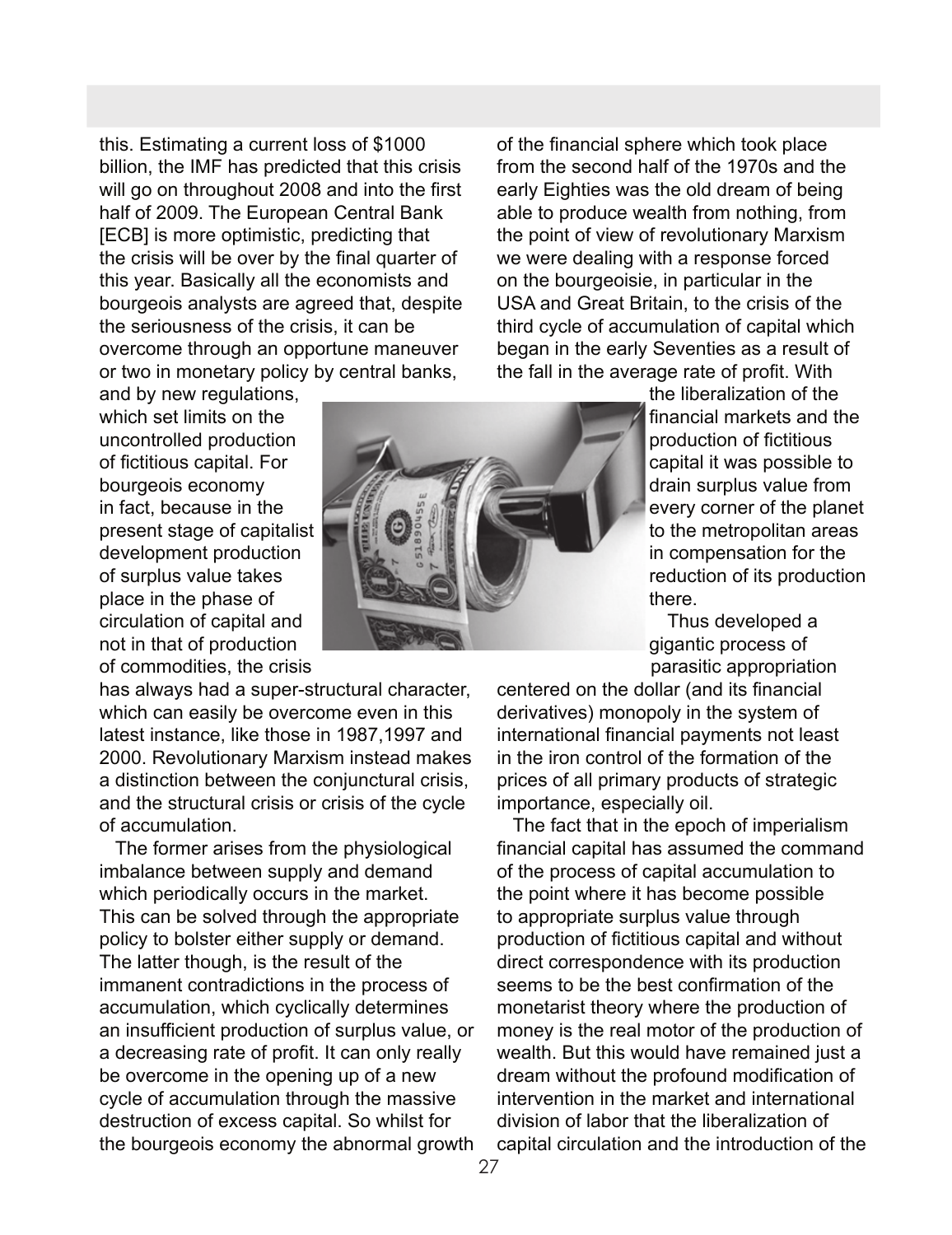microprocessor in the productive process has made possible. This allowed the shift of production of commodities of a high labor power content to areas of the periphery where labor power costs are very low. At the same time the growing competition amongst workers which resulted from it and the decisive presence of the unions, above all in the more capitalistically advanced countries, has shaped the acceleration and generalization of tendency to devalue labor power and a fall in real wages, which has given breathing space to the process of capitalist accumulation allowing the crisis to be spread out both in time and space.

### *New Attacks Unleashed on the World of Labor*

 Having gone around the world, and having sustained endless horrible wars, leaving behind a sea of poverty and destruction, the crisis has returned to its starting point. This time it is striking the credit system of the leading world power and his majesty, the dollar – the pulsating heart of the process of production of fictitious capital which has given the world economy such leverage over the last thirty years. For this reason the risk of the collapse of the entire international banking system is very high as the monetary policy pursued by the Federal Reserve and the leading central banks has failed. In fact the abundant issue of liquidity on to the market—confirmation that the big financial capitals are facing insurmountable difficulties in realizing sufficient surplus value needed to compensate for the mass of capital invested in direct production of commodities – thus favoring the re-launch of the so-called real economy, has opened the door to a new speculative bubble.

 Thanks to this greater liquidity, a fictitious demand has been created in the markets for primary strategic products and basic

foodstuffs which added to the real demand has increased inflationary pressures that have already been present for some time. For example oil was \$69.4 a barrel at the end of 2007 is now (at the time of writing [May 2008 – ed.]) \$120. In four months its price has increased by 70% and this notwithstanding the decline in industrial production and the fact that real supply and demand has remained stable. In reality, for every barrel of oil produced and consumed a good 200 are counted as bought and sold only on paper, but they take part however in the formation of the higher price of oil as if they were real barrels.

 The same thing is happening in the market for basic foodstuffs. Rice, which was \$365 a ton at the end of 2007, is now \$760. Since last August wheat prices have gone up a further 40%, and the FAO forecasts food costs in 2008 will be on average 50% more than in 2007, double five years ago. In class terms we are witnessing a new assault on the value of labor power and the very existence of thousands of individuals has been put in question.

### *Bread Revolts*

 Recent bread revolts have gone from Egypt through the most populous countries of North Africa to finally reach the Indian Ocean, Haiti and some of the poorest countries in Latin America. These revolts signal that the proletarians there have reached the end of their tether. It's not a lot better in the metropolitan countries. 28 million US citizens, who haven't sufficient means to pay, receive stamps worth \$100 a month for food. Millions are homeless and live below the poverty line. In Los Angeles alone there are now more than 200,000 people who having failed to pay the interest on their mortgages or to finance their consumption have lost their homes and live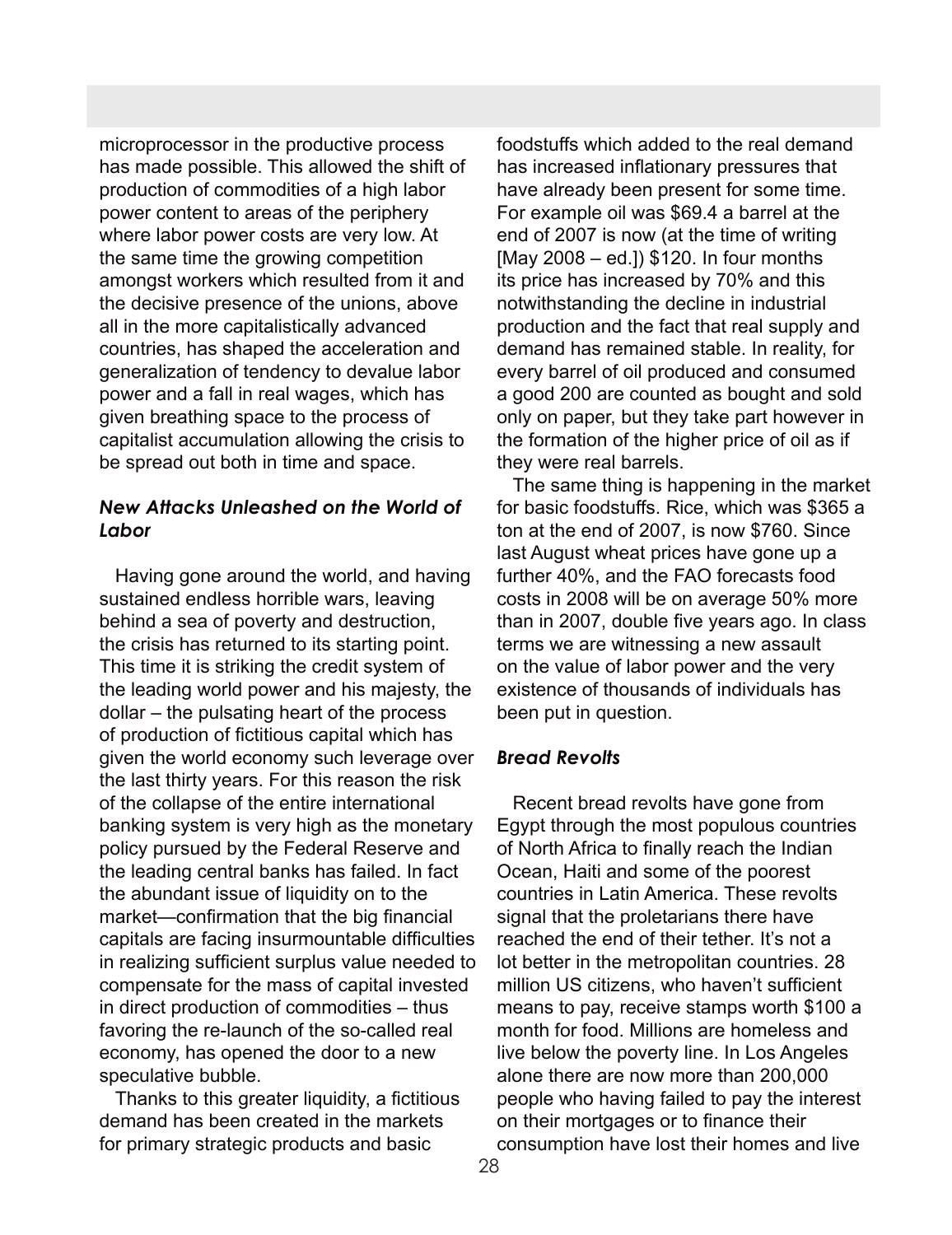in a huge tent city. In Europe despite the super-euro, inflation is causing a real drain on the incomes of those who live on wages and pensions. Even here they face rising prices in basic necessities.

### *From the IBRP to the New International*

 We are thus facing, in many ways, a new reality, which we cannot afford to ignore. If confirmed it would indeed open up a perspective in which the possibility that the demands of workers in the periphery could find a common cause with the social discontent of workers in the metropoles giving an enormous boost to proletarian internationalism. What was previously just an aspiration could become concrete political praxis.

 The new wave of crisis and the decline of the dollar, challenged by the success of the euro and probably other currencies, can only deepen imperialist rivalry between the main imperialist powers that dominate the world.

 Modern military technology has such a destructive ability that it could historically hurl entire countries back several centuries in a matter of days. The clear military gulf between the USA and the other imperialist centers that are competing with it leads us to assume that, at least in the short to medium term, it would be difficult to imagine that we will see an explosion of a new world war as we have classically known it. Rather we are more likely to have the cancerous so-called permanent imperialist war a bit like an international Thirty Years War ending up in the heart of the metropolitan capitalist powers themselves. The ideological justifications to hide the nature of imperialist war even when it is seen in terrorist actions or in the so-called asymmetrical war are already being used; the clash of civilizations with all its adjuncts (democracy against terrorism, religion against religion etc.) and

also the failure of "real" socialism which shows that the capitalist society has no alternatives to offer.

 The only possible concrete opposition to the extension of generalized poverty and war is revolutionary defeatism. By rigorous and full application of the formula its obvious that we need to accelerate the process of building the international and internationalist revolutionary party and this it is not possible without a clear act of will carried out by the revolutionary vanguards. We must develop our capacity to intervene.

 The establishment of the Bureau 25 years ago was a political inspiration which has allowed us to build up an experience and a theoretical patrimony which today can be the political reference point for re-launching the process of building a revolutionary organization of the proletariat but in order to do it we need a decisive leap forward both qualitatively and quantitatively.

 Today unfortunately though having a political organization, which has a sufficient degree of political homogeneity, the Bureau continues to operate largely as a simple instrument of coordination between its constituent organizations and thus its operations are greatly limited.

 The proposal of the comrades of the CWO for a sort of International Secretariat, with executive tasks and, despite being the product of different groups, would have a definite form and a capacity for autonomous action, merits serious attention to see whether it is practicable.

 To have the necessary agility and rapidity of response it should be made up of a reduced number of comrades (not more than 5) specifically assigned by the adhering groups. Its fundamental tasks would be in addition to relations between adhering organizations, finding new contacts both as groups and individuals, in the course of time assessing the situation of the various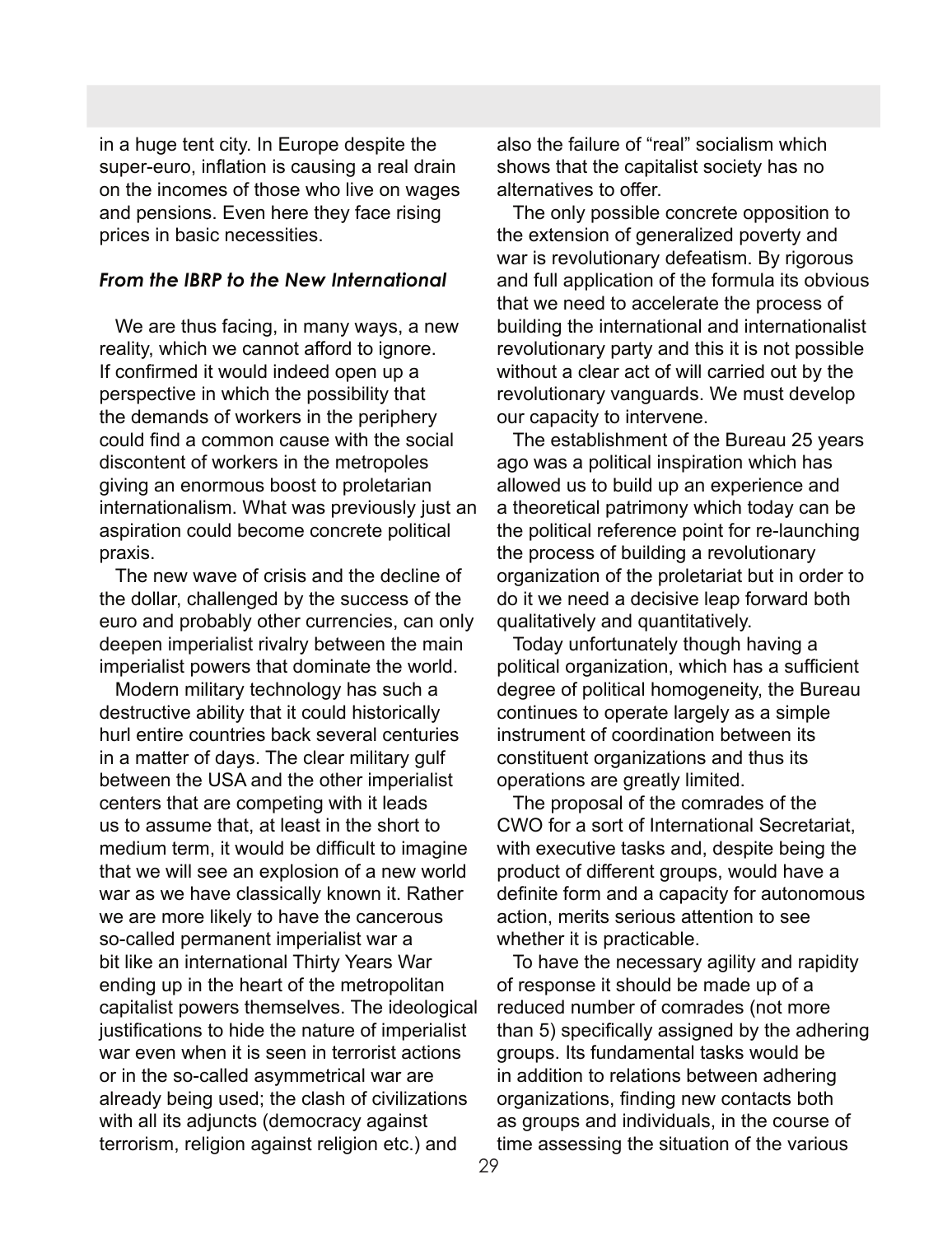elements of the proletarian political camp. We are talking about a constant activity of theoretical elaboration of documents, articles, and propaganda material to overcome the present isolation, and to open the way as quickly as possible to a cycle of international conferences with the explicit objective of constituting the new International without which capitalism's mad dash towards barbarism will not be halted. *IBRP* 

*May 2008*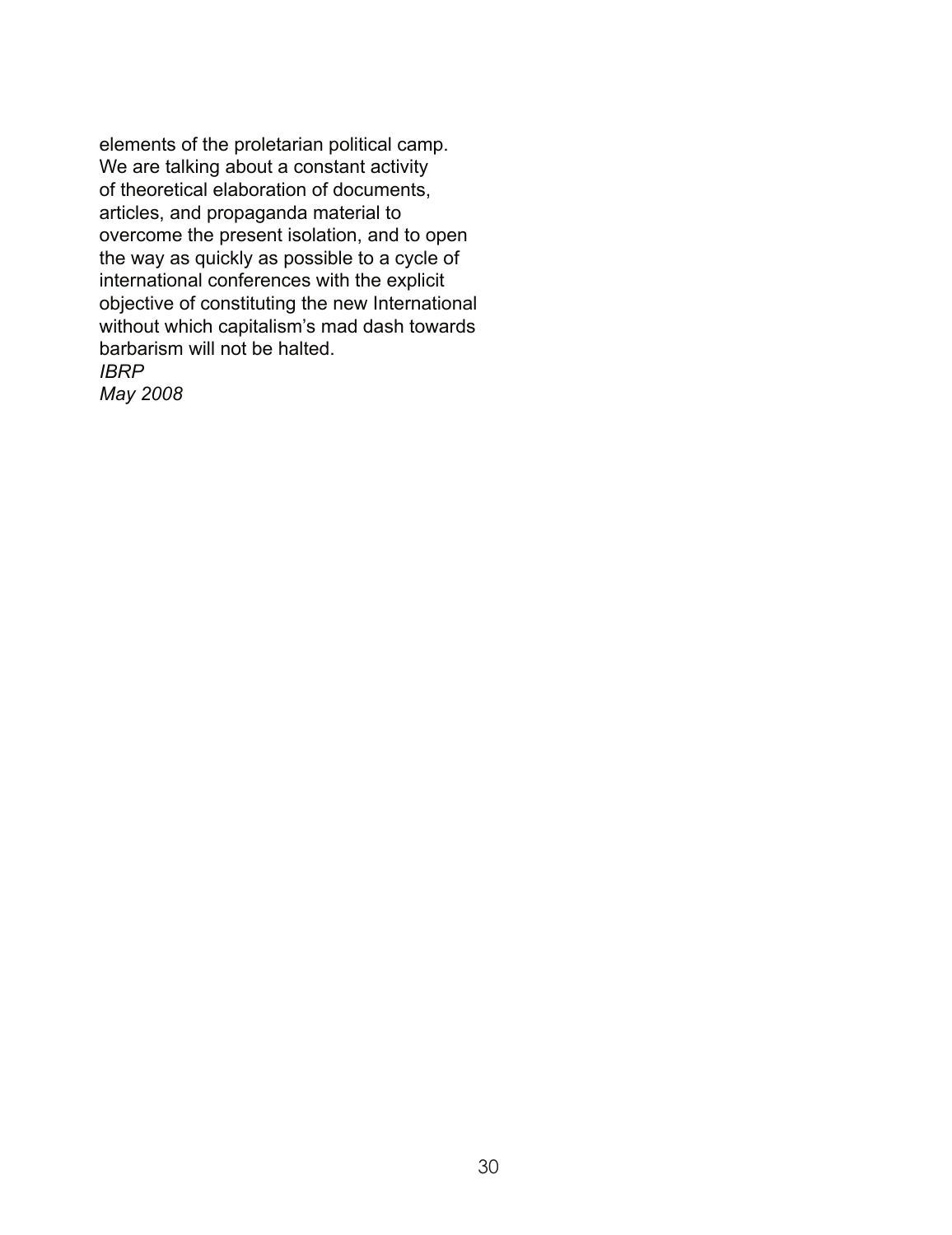### *Platform of the IWG/GIO*

### **Who we are**

In April of 2002 the publishers of Internationalist Notes (US) and Notes Internationalistes/ Internationalist Notes (Canada) decided to unify their efforts and constitute themselves as the Internationalist Worker's Group/Groupe Internationaliste Ouvrier. The IWG is currently the organizing committee of the International Bureau for the Revolutionary Party in the US and Canada. This came as the result of years of contact and familiarization with the positions of the IBRP. The comrades of Battaglia Comunista (Partito Comunista Internazionalista) in Italy and the Communist Worker's Organisation in Britain came together in 1984 to form the IBRP and were joined by Bilan et Perspectives (France) in 2000.

### **What defines us as Internationalist Communists**

We believe that the world revolutionary party is indispensable for the overthrow of the dictatorship of capital. This party must be the product of worker's struggles and represent the most conscious vanguard elements of the working class. This vanguard is not in any sense an elite group standing above and apart from the struggles of the class. It is not a party of generals giving orders rather it is on the frontlines of the class struggle. The party draws out the lessons of these struggles and points the way forward for the class. It has always been our position that the emancipation of the working class is the task of the workers themselves. It is a task that cannot be delegated, not even to the most conscious and prepared revolutionary party.

The foundations for this revolutionary party must be prepared for, before the revolution arises; when the revolutionary crisis arises it will be too late. History teaches us that there will be no successful revolution without a revolutionary party in the vanguard of class struggle. This revolutionary party will not arise spontaneously. It requires the conscious effort of the most conscious layers of the working class to bring it into being. Although the IWG-GIO supports laying the groundwork for a world revolutionary party of the proletariat it does not claim to be that party. We work, within the common framework of the IBRP, towards this goal.

### **Bourgeois Parties**

All parties and groups that have claimed to be parties and organizations of the proletariat (Social Democrats, Stalinists, Maoists, Trotskyists, etc.) are enemies of the proletariat and today act as the left arm of the bourgeoisie. They pose as defenders of the working class when in fact they are precisely the opposite. All states that call themselves "socialist" or were once called "socialist" were in fact state-capitalist formations. The organizations that supported these states or cooperated with those that supported those states supported a highly centralized form of state-capitalism. However, the Russian Revolution of 1917-1918 still remains a brilliant inspiration to us. This revolution represents the only overthrow of the capitalist class that achieved any degree of success. This revolution was crushed through civil war (1918-1921) imposed from without and destroyed through counterrevolution from within. As yet there have been no socialist "states" in the world.

### **Imperialism**

Capitalism is imperialism and imperialism means war. From its very outset, the rule of capital began to penetrate into every sphere of social life, into every corner of the globe. This process cannot be altered or reformed. Imperialism represents the most advanced stage of development reached by capitalism, it is not a political or military policy carried out by a government. The imperialist phase of capitalism opened with the outbreak of the First World War. This signified that the division of the world among the centers of imperialist power was finished. From this time onwards the bourgeoisie could only expand at the expense of their rival capitalists in a brutal struggle for the re-division of the planet. Hence, we as revolutionaries do not side with any imperialism great or small. We do not enter into united fronts with bourgeois parties nor do we mix the interests of the proletariat with any faction of the bourgeoisie.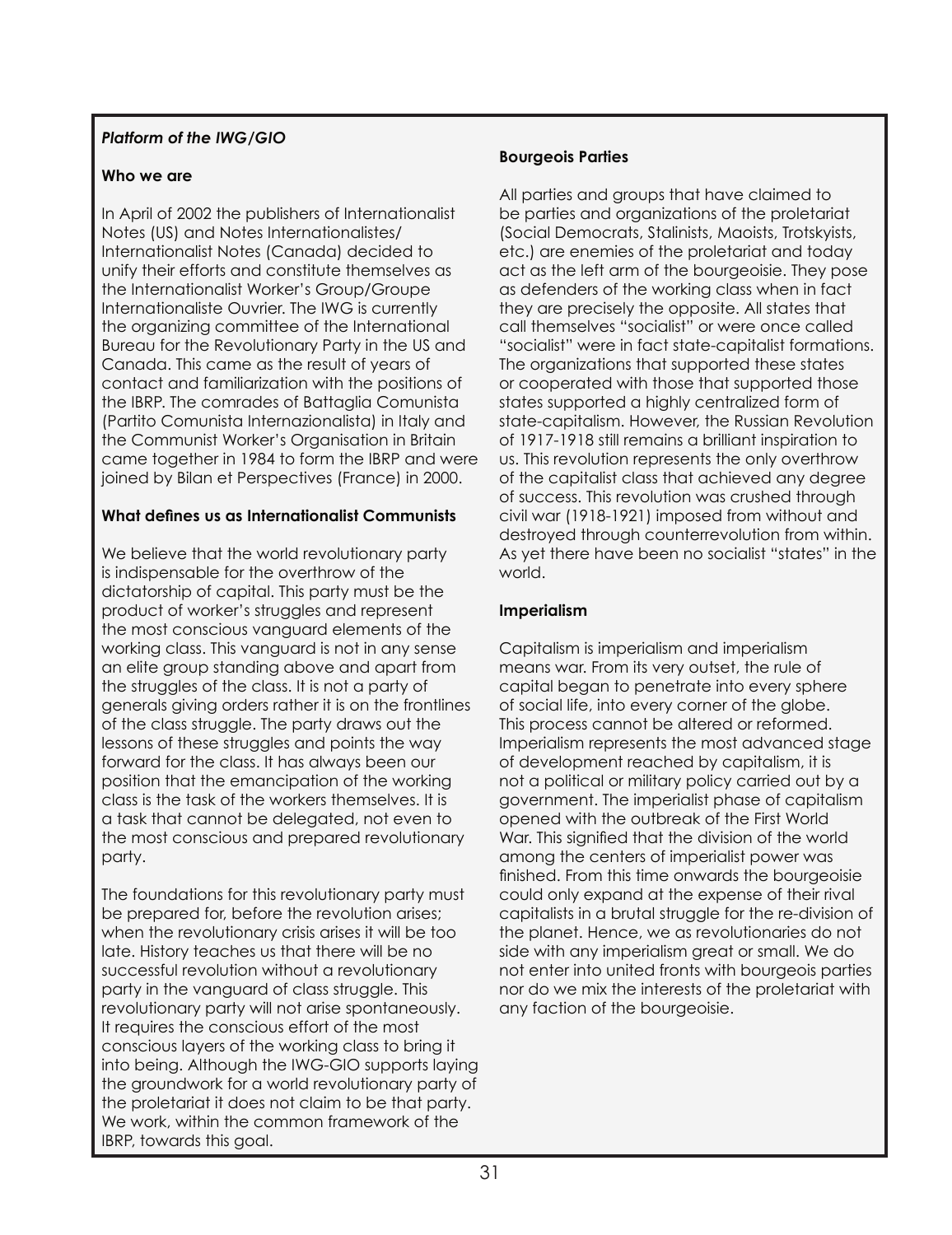### The October Revolution shook the world, **National Liberation Movements**

We do not call for the support of national we do not call for the support of national<br>liberation movements or for national selfdefense because these movements mix the interests of the proletariat with the interests of their oppressors. Any calls for the support of movements of national liberation serve the capitalist class by mobilizing workers in the<br>support of the re-division of the world in favor of support of the to ansiem of the world in tax The fact that the first proletarian revolution capitalist class by mobilizing workers in the

### came to grief because it was unable to win **Anti-fascism**

Anti-fascism is an ideological tool the capitalists Ann-iascism is an ideological fool me capitalists<br>use to get workers to defend one faction of ity. But what happened after 1917? the bourgeoisie over another. Fascism is a form *The Party of Lenin and Trotsky were shot,*  Democratic Capitalism. The support for and *documents were destroyed, hidden or falsi-*defense of democratic capitalism will not help *fied (idem Victor Serge)* of capital regardless of the political cloak that whatever form it takes. of the rule of the bourgeoisie, like Stalinism or workers in their task of overthrowing the rule the capitalist class wears. We fight capitalism in

#### the Second War, then the Second War, then the "Cold War, then the "Cold War, then the "Cold" War, then the "Co<br>The "Cold War, the "Cold War, the "Cold War, the "Cold War, the "Cold War, the "Cold" War, the "Cold War, the **Elections**

Elections serve to suck workers into voting in a system created by the capitalists which gives their oppressors the appearance of a popular mandate. Elections cannot be used to win reforms on the behalf of workers nor can they be used as a platform for spreading revolutionary<br>prepaganda been able to rediscover peace). The spark propaganda.

### of hope was put out since the international **Unions**

In the epoch of imperialism unions have been nansionned nom organizations for the deterneer<br>of workers immediate interests into organizations of workers immodiate improvements and eigenizations They serve the interests of capital by disciplining workers and sabotaging their struggles at every turn. Unions cannot defend workers nor can mey overmow me capitalist class, mey<br>cannot be made revolutionary through a beams is a mede revership in a segar exchange of leadership nor can they be reborn as revolutionary unions. transformed from organizations for the defense can they overthrow the capitalist class. They

### **Bourgeois Issue Movements**

We stand against the petty sectionalism and self-absorbed narrow-minded focus of pettybourgeois issue movements. The many facets of capitalist oppression must be understood in their proper historical-material context. We stand against all forms of exploitation and oppression but without the overthrow of the capitalist class the system that breeds exploitation and oppression will remain intact.

### **Our tasks**

As Internationalist Communists our primary tasks are to agitate among workers wherever and whenever possible, to develop and spread the revolutionary press and to lay the groundwork for a theoretically prepared and centralized revolutionary organization. It is through debate and confrontation, the clarification of theory, that revolutionaries are defined from the left swamp.

Our theoretical positions arise from our historical experience as a political tendency. Organizationally we draw our experience from the Internationalists of the Italian Communist Left in its struggles against capitalist counterrevolution – Stalinism, fascism and democracy. This political tendency provides us with a theoretical perspective that is unique when compared to the sterile political tendencies that many of us are familiar with. In the pages of our press we shall attempt to clarify our positions. We ask that you support us in this work.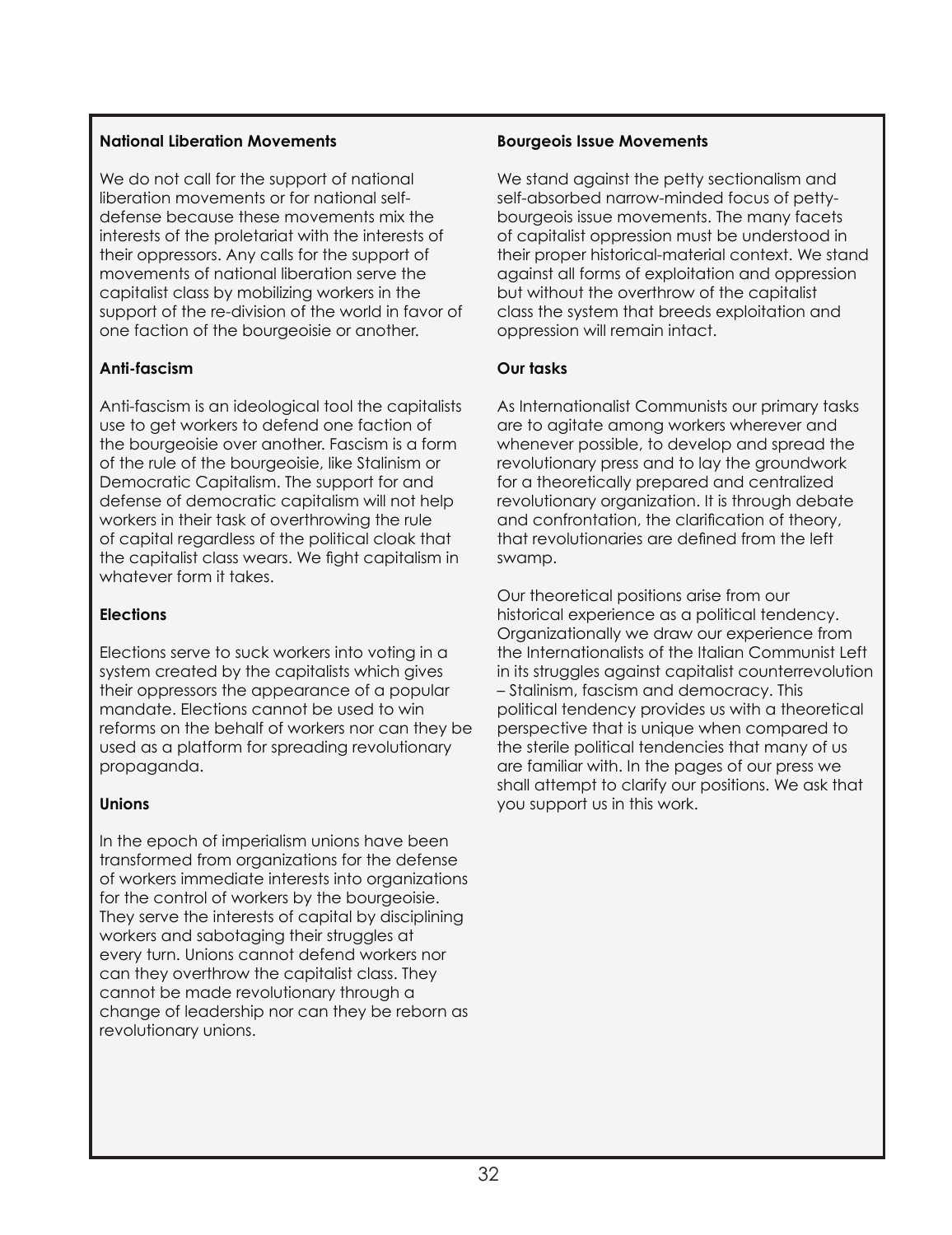**Internationalist Worker's Group PO Box 14173 Madison, WI 53708-0173 USA email: usa@ibrp.org web: www.ibrp.org/en/articles/ internationalist-notes**

**Groupe Internationaliste Ouvrier c/o R. St. Pierre CP 173, Succ "C" Montreal, Canada H2L 4K1 email: canada@ibrp.org**

**CWO BM CWO London WC1N 3XX UK email: cwo@ibrp.org**

**Battaglia Comunista CP 1753 20101 Milano Italy email: batcom@ibrp.org**

**Bilan et Perspectives BP 45 13266 Marseille cedex 08 France**

**Gruppe Internationaler SozialistInnen c/o Rotes Antiquariat Rungestraße 20 10179 Berlin Germany web: www.gis.de.vu**

*IBRP on the web: www.ibrp.org*

## **IBRP ADDRESSES** Support Our Effort

Not only are we against capital, we don't have any. We are simply a group of internationalist workers seeking to build an Internationalist (Left-Communist) voice in North America. We are asking for your support, please send donations to our US address payable to IWG Publications.

## *IWG-GIO Pamphlets*

*#1 Holocaust & Hiroshima – Mass Murder and Imperialism in the Twentieth Century*

*#2 1921: Beginning of the Counterrevolution?*

*#3 Terrorism & Democracy: Imperialism's Final Frontier* 

*#4 Stalin & Communism: Stalinism is Anti-Communism*